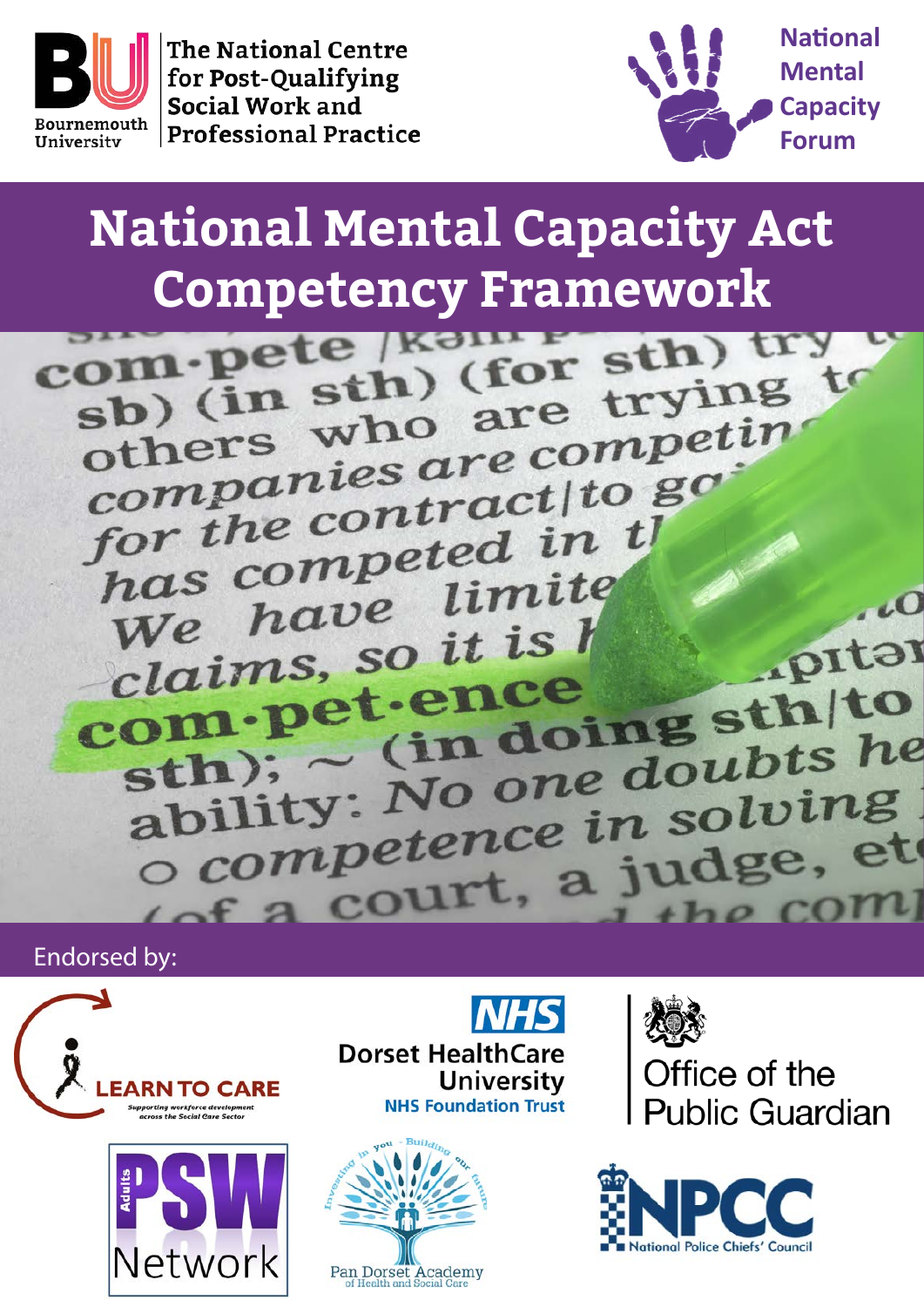## Forewords



Welcome to the National Competency Framework for MCA produced in association with The National Mental Capacity Forum and a number of key national organisations working in this area.

We are passionately committed to working within the Health and Social Care sector to promote the best possible professional practice and to help explore and find new ways of working within the field.

We strive to be as open as possible with our ideas and findings and we welcome any feedback on our publications or reports – we too want to strive to offer an excellent service.

This framework was developed and designed with a number of key organisations and I would like to express my sincere thanks to all who have commented on the various drafts to help refine this framework together. It is our sincere desire that it will become a key resource for all who work in this sector.

You will find details of our other publications and research reports on our websites (www.ncpqsw.com and www. buclimb.com) plus details of our CPD courses, which are endorsed by the College of Social Work. Please do take a moment to look at these sites; together, with partners like yourself, we want to make a real and profound difference to the lives of vulnerable citizens in our society.

If you would like to discuss any aspect of this publication with myself or a member of the team, or you would like to discuss an aspect of Health or Social Care provision with us, please do not hesitate to contact us.

Professor Keith Brown,

Director for The National Centre for Post-Qualifying Social Work and Professional Practice, Bournemouth University



The core principles of the Mental Capacity Act should underpin all interactions in health and social care, from the simplest form of consent (such as agreeing to have a blood pressure taken) right through to complex decision-making such as consent to various interventions, and decisions over the place of care and long-term residence.

The skill of listening underpins all the competencies required in this framework. Failures in care can usually be traced back to a failure to listen to the person and the failure to hold the person's needs at the heart of all care provided.

This framework is designed to help staff at every level to be able to demonstrate that they are indeed keeping the needs of the person at the forefront and doing all they can to empower the person to make their own decisions, only resorting to best interests decision-making when the person lacks capacity.

#### Baroness Ilora Finlay

Chair of the National Mental Capacity Forum

The Centre would like to acknowledge the work and contributions to this framework by NHS England, Dorset Healthcare University NHS Foundation Trust, National Mental Capacity Forum, Adults PSW Network, Alzheimer's Society, DOH Adult Safeguarding Leadership Group, Learn to Care and the Office of Public Guardian.

## The National Centre for Post-Qualifying Social Work and Professional Practice

Bournemouth University 4th Floor, Royal London House, Christchurch Road **Bournemouth Dorset** BH1 3LT UK

+44(0)1202 964765 +44(0)1202 962025 pqsw@bournemouth.ac.uk www.ncpqsw.com @researchpqsw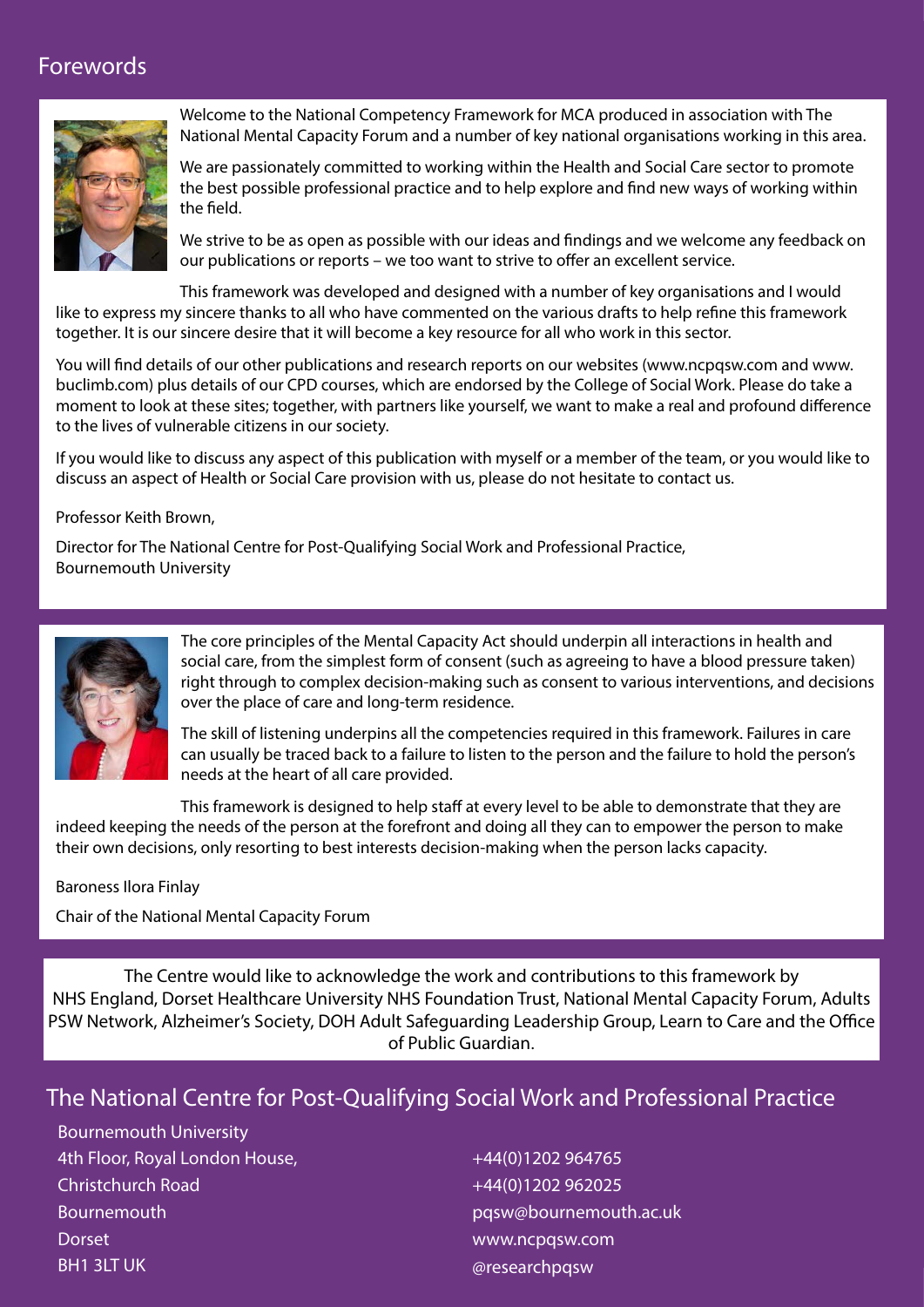#### Introduction

The presumption of capacity should be the underpinning ethos of the interactions between health, social care and public sector workers whenever they are required to interact and/or build relationships with any member of the public.

In some circumstances there may be concerns which lead staff across the full range of public service settings to work with individuals who may, for a whole host of reasons, be unable to decide for themselves. In these cases, staff need to understand, and apply, the framework of the Mental Capacity Act to their areas of responsibility, ensuring the individual's rights in situations where someone needs additional support or safeguards to be put in place.

## The Mental Capacity Act 2005

Prior to this legislation, the way people understood and worked with mental capacity was variable, often making a global judgement based on diagnosis or behaviour, rather than clearly understanding what capacity might mean in each specific circumstance.

The Mental Capacity Act (MCA) received Royal Assent in 2005 and was fully implemented in October 2007, with the Deprivation of Liberty Safeguards (DoLS) being added to the Act in 2007 with implementation in April 2009. Codes of practice were published in 2007 and 2008 and, for the first time, health, social care and other public sector professionals had a clear framework they could use to think about mental capacity and best interests decision-making in a way that promoted the individual's rights.

The purpose of the 2005 Act was to provide a clear framework for assessment and making decisions. Although the application of the MCA has been variable (for example, see House of Lords Post-Legislative Scrutiny Report, 2014), when applied appropriately it is an empowering piece of legislation that focuses on individual strengths and civil rights and places the emphasis on the individual making their own decisions.

## The Statutory Principles of the Mental Capacity Act 2005

The importance of the core principles of this Act is clear, with the principles included in the primary legislation, as section 1 (s.1) of the MCA, with chapter 2 of the accompanying 2007 Code of Practice devoted to their application in practice.

As the principles have statutory status they are part of the legal framework rather than best practice guidance and, as such, all those working with individuals experiencing problems with their mental capacity or decision-making must ensure that their actions, or inactions, are guided by them.

The five statutory principles are:

- 1. A person must be assumed to have capacity unless it is established that they lack capacity (s.1 (2)).
- 2. A person is not to be treated as unable to make a decision unless all practicable steps to help him to do so have been taken without success (s.1 (3)).
- 3. A person is not to be treated as unable to make a decision merely because he makes an unwise decision (s.1 (4)).
- 4. An act done, or decision made, under this Act for or on behalf of a person who lacks capacity must be done, or made, in his best interests (s.1 (5)).
- 5. Before the act is done, or the decision is made, regard must be had to whether the purpose for which it is needed can be as effectively achieved in a way that is less restrictive of the person's rights and freedom of action (s.1 (6)).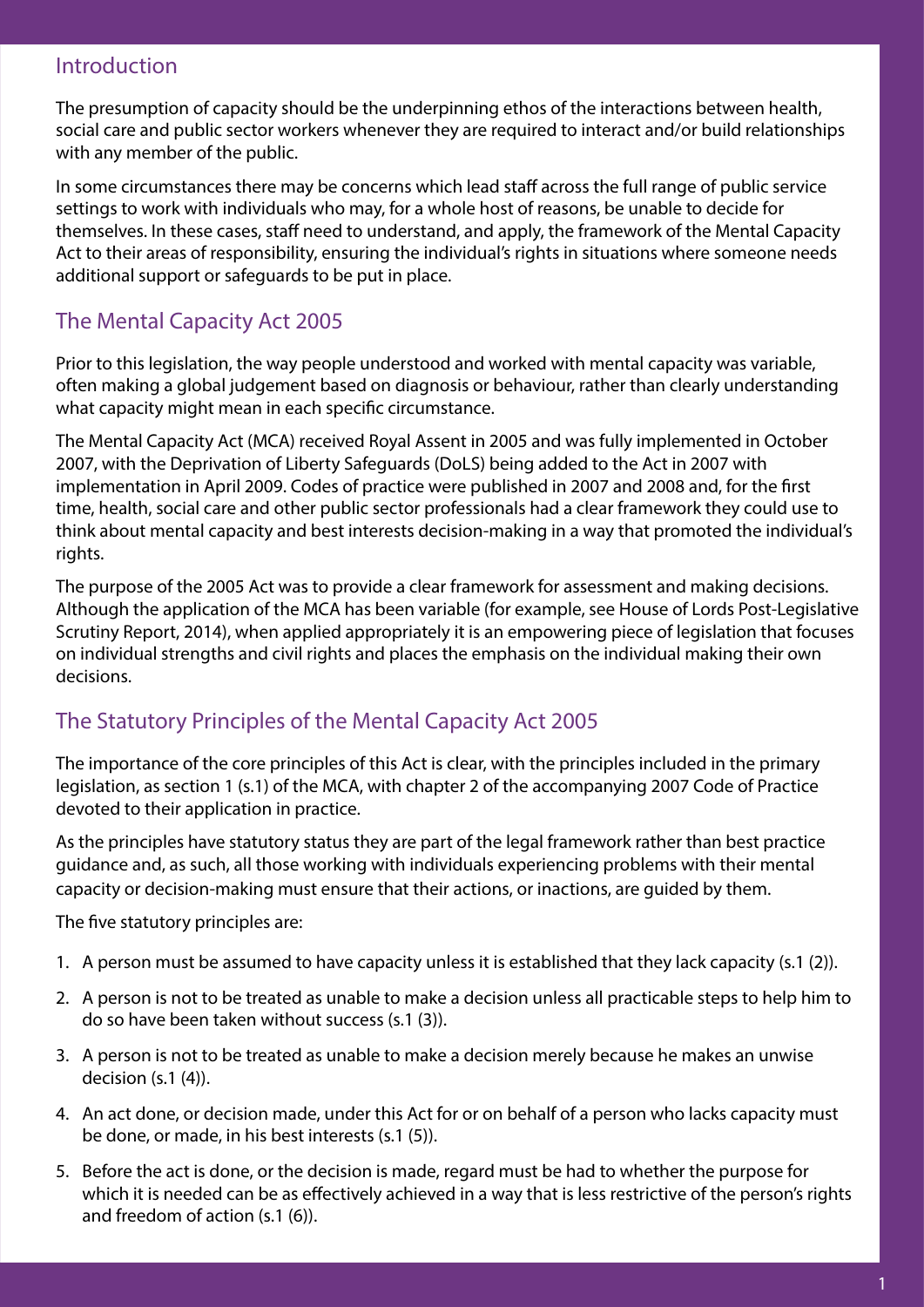This framework is built around these 5 statutory principles, as they encompass all the key knowledge, interventions, and skills that are required by those working with individuals, in a variety of settings, for who mental capacity is a consideration.

| 1. Presumption of capacity                                                                                                                                                                                                                                                                                                                                                                                 |                                                                                                                                                                                                                                                  |  |  |
|------------------------------------------------------------------------------------------------------------------------------------------------------------------------------------------------------------------------------------------------------------------------------------------------------------------------------------------------------------------------------------------------------------|--------------------------------------------------------------------------------------------------------------------------------------------------------------------------------------------------------------------------------------------------|--|--|
| Description                                                                                                                                                                                                                                                                                                                                                                                                | Outcome for individual                                                                                                                                                                                                                           |  |  |
| Individuals are able to make their own decisions unless<br>they lack the capacity to do so, which must be proved<br>by the person who is seeking to make the decision on<br>the person's behalf.<br>Capacity should only be assessed if there is a reason<br>to doubt that the person is able to take a particular<br>decision at a specific time; it does not relate to a<br>particular diagnostic label. | Individual autonomy is respected.<br>٠<br>Capacity is properly assessed<br>and the persons needs in terms<br>of understanding, retaining and<br>weighing up the information and<br>communicating their decisions is<br>understood and supported. |  |  |

| 2. Helping the person to make their own decision                                                                                                                                                                                                                                                                                                                                                                                                        |                                                                                                                                                         |  |
|---------------------------------------------------------------------------------------------------------------------------------------------------------------------------------------------------------------------------------------------------------------------------------------------------------------------------------------------------------------------------------------------------------------------------------------------------------|---------------------------------------------------------------------------------------------------------------------------------------------------------|--|
| Description                                                                                                                                                                                                                                                                                                                                                                                                                                             | Outcome for individual                                                                                                                                  |  |
| A person must be given all possible help before<br>anyone treats them as not being able to make their<br>own decisions. This means you must make every<br>effort to encourage and support people to make<br>the decision for themselves, for example, treating<br>conditions that may undermine capacity, considering<br>deferring the decision until capacity is improved,<br>ensuring all information is given in a way the person<br>can understand. | Individuals wishes, feelings and<br>$\bullet$<br>preferences are taken into account.<br>Individuals are able to take part in<br>$\bullet$<br>decisions. |  |
| Communication and engagement skills are<br>essential for anyone working with those affected by<br>difficulties with their ability to make a/some decisions<br>themselves.                                                                                                                                                                                                                                                                               | Individuals retain control over their<br>$\bullet$<br>own lives wherever possible and this is<br>supported by decision makers.                          |  |
| If lack of capacity is established, it is still important that<br>you involve the person as far as possible in making<br>decisions.                                                                                                                                                                                                                                                                                                                     |                                                                                                                                                         |  |

| 3. The right to make unwise decisions                                                                                                                                                                                                                                                                                                                                                                                                                                                                                                                |                                                                                                                                                                                                                                                                                                       |  |  |
|------------------------------------------------------------------------------------------------------------------------------------------------------------------------------------------------------------------------------------------------------------------------------------------------------------------------------------------------------------------------------------------------------------------------------------------------------------------------------------------------------------------------------------------------------|-------------------------------------------------------------------------------------------------------------------------------------------------------------------------------------------------------------------------------------------------------------------------------------------------------|--|--|
| Description                                                                                                                                                                                                                                                                                                                                                                                                                                                                                                                                          | Outcome for individual                                                                                                                                                                                                                                                                                |  |  |
| A person should never be considered to be lacking<br>capacity solely on the basis of a decision or decisions<br>that appear unwise or otherwise not in the person's<br>best interests.<br>People prioritise risk differently, they value different<br>things and are entitled to make decisions that are<br>not only unwise but may also be damaging to their<br>health or welfare if they are able to understand, retain,<br>and weigh up the relevant information in order to<br>make that decision and are able to communicate their<br>decision. | Individual autonomy is respected.<br>$\bullet$<br>Individuals retain control over their<br>$\bullet$<br>own lives.<br>Individuals are supported to identify<br>$\bullet$<br>and understand consequences of their<br>actions.<br>Individuals are supported to make<br>$\bullet$<br>informed decisions. |  |  |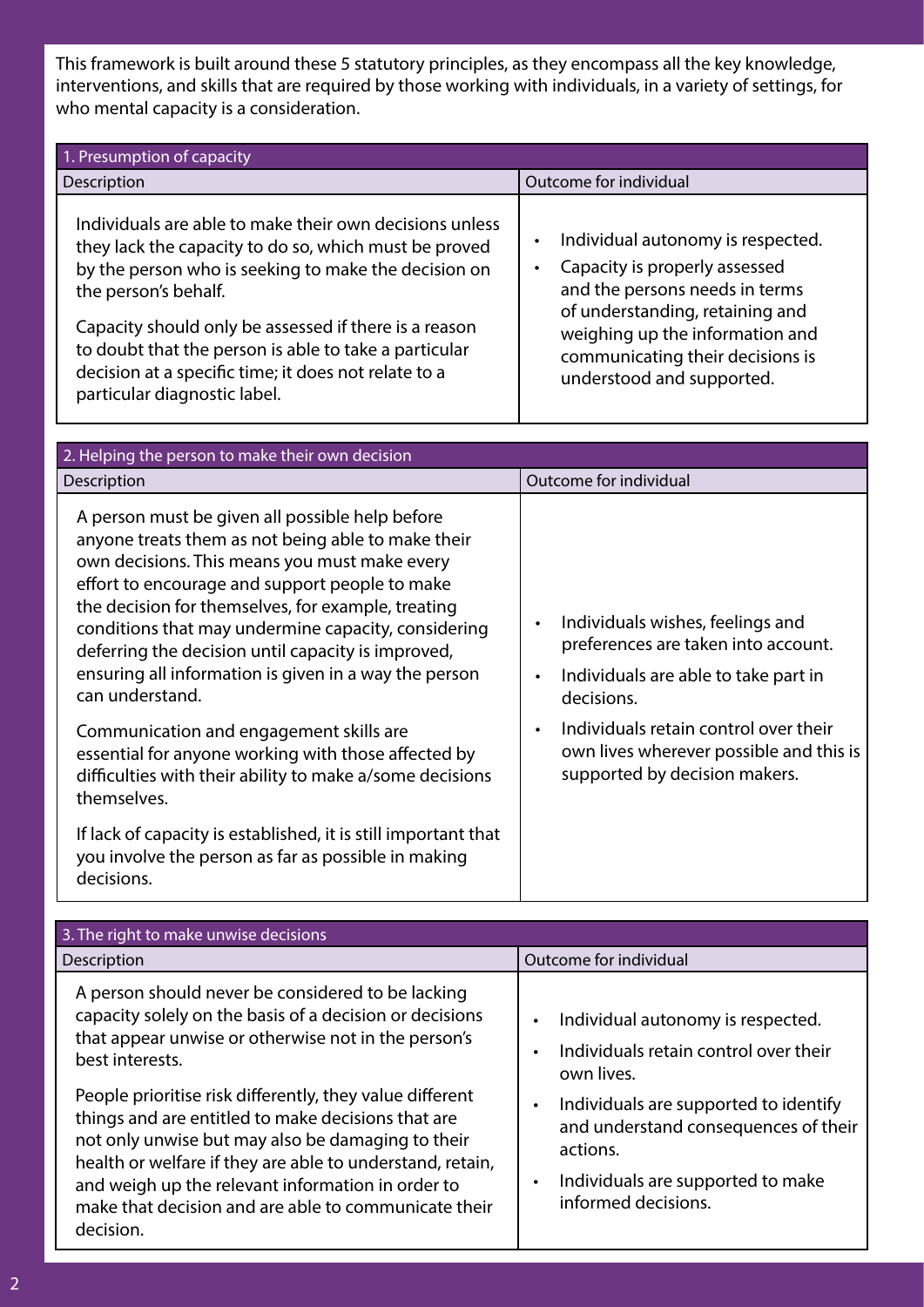| 4. Best interests                                                                                                                                                                                                                                                                                                                                                                                                                                                                                                       |                                                                                                                                                                                                                                                    |
|-------------------------------------------------------------------------------------------------------------------------------------------------------------------------------------------------------------------------------------------------------------------------------------------------------------------------------------------------------------------------------------------------------------------------------------------------------------------------------------------------------------------------|----------------------------------------------------------------------------------------------------------------------------------------------------------------------------------------------------------------------------------------------------|
| Description                                                                                                                                                                                                                                                                                                                                                                                                                                                                                                             | Outcome for individual                                                                                                                                                                                                                             |
| Any decision taken on behalf of someone should<br>consider all the factors relevant to them, including<br>their wishes and feelings, the views of others, beliefs<br>and medical, social and emotional welfare, using the<br>section 4 checklist as a guide to 'working-out' what<br>might be in a person's best interest.<br>Actions taken in relation to the person's care,<br>treatment or other supports are based on a decision<br>that reflects the person's best interests in the most<br>holistic way possible. | Decisions are only taken that take<br>account of what that person would<br>have wanted.<br>Those who know the person best are<br>involved in decisions.<br>Decisions made on the individual's<br>behalf are based on what is important<br>to them. |

| 5. Less Restriction                                                                                                                                                                                                                                                                                                                                                                                                                                                                                                                                                                                                    |                                                                                                                                                                                                                                                                                                              |
|------------------------------------------------------------------------------------------------------------------------------------------------------------------------------------------------------------------------------------------------------------------------------------------------------------------------------------------------------------------------------------------------------------------------------------------------------------------------------------------------------------------------------------------------------------------------------------------------------------------------|--------------------------------------------------------------------------------------------------------------------------------------------------------------------------------------------------------------------------------------------------------------------------------------------------------------|
| Description                                                                                                                                                                                                                                                                                                                                                                                                                                                                                                                                                                                                            | Outcome for individual                                                                                                                                                                                                                                                                                       |
| Any interventions take account of whether there is<br>a less restrictive way of achieving the same purpose<br>with an emphasis on reducing restrictions wherever<br>possible.<br>Any restrictions placed upon a person are considered<br>in terms of whether they are a proportionate<br>response to any restrictions on the person's rights and<br>freedoms, whether direct or indirect (e.g. the result of<br>harm to others).<br>An individual's rights must always be balanced<br>against any risk of harm and any restrictions must be<br>only applied if it is determined to be in a person's best<br>interests. | Individuals are not subject to any<br>more restriction to their liberty than is<br>absolutely necessary.<br>Individual's residual liberty is promoted<br>$\bullet$<br>when restrictions (or deprivations) of<br>liberty are necessary.<br>Restrictions are only used to protect<br>the individual from harm. |

#### Essential Awareness

The MCA is a law that affects all of us. Anyone in any position where interaction with the public is a part of their role will need to have a basic awareness of the principles of the Act and what it means to them in their roles.

Target Audience: including but not limited to: Local communities and community leaders; Voluntary organisations and volunteers; Service users; Informal carers and relatives, DWP, Job Centre advisors, Trading Standards, Educational providers, Customer service staff across all organisations, with the aim of raising awareness of the provisions and protections of the Mental Capacity Act 2005 and to promote the individual's rights to make their own decisions wherever possible.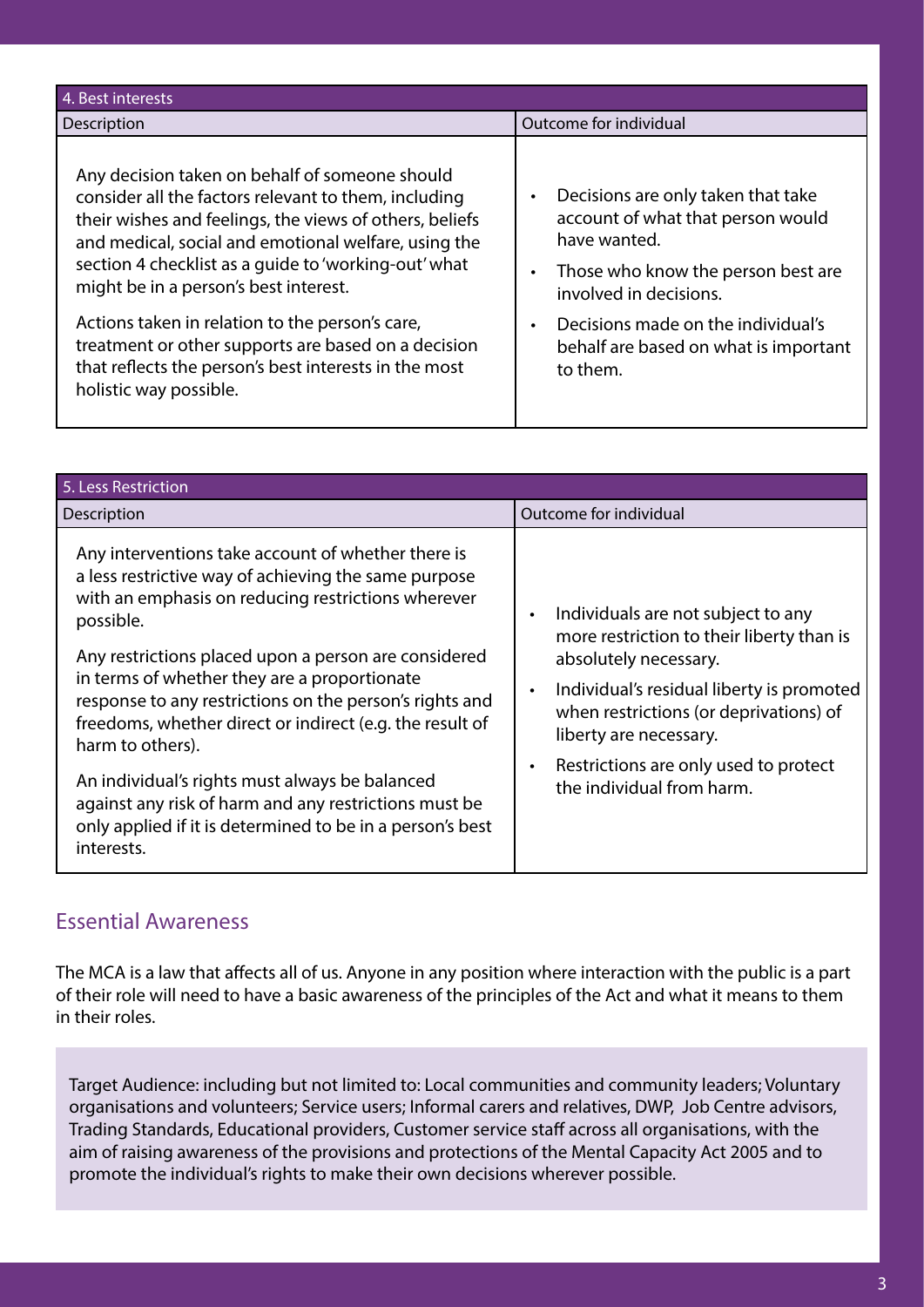#### Essential Awareness – 'The MCA Affects us All"

Understanding that mental capacity is to be assumed unless there is a reason to question and assess it.

Understanding that the onus is on the worker to determine incapacity to make a specific decision at the time it needs to be made on the balance of probabilities, not on the person to prove they have capacity.

Ability to use communication and engagement skills to support a person who has difficulties with mental capacity to make (or take part in) decisions for/about themselves.

Knowledge of how capacity is defined and that mental capacity is time and decision specific.

Knowledge and understanding of the statutory principles and how they underpin any decisions or actions.

Knowledge that the decision maker may be a person with relevant legal powers, such as an Attorney appointed under an LPA, the person most appropriate in each decision being made if there is no Attorney or Deputy, or in some cases referral to the court is required.

Understanding of supported decision making and the steps that should be taken to involve individuals in their own lives.

Knowledge of, and confidence to report concerns and request input from others and consult with both the person and their family and supporters.

#### Purpose of the Framework

This framework incorporates and links to a number of other competence standards, for example the National Safeguarding Competence Framework and the BIA capabilities. It is divided by staff group and is focused on what different groups need to demonstrate under each of the 5 principle areas.

## What is Competency?

Each professional competency standard within this framework refers to a combination of skills, knowledge and experience expected of individual staff. This framework aims to ensure that these qualities inform MCA practice in a way that is commensurate with an individual's occupational role and responsibility.

Competency involves being able to demonstrate the ability to be critically reflective and self-aware as you analyse, review and evaluate your skills, knowledge and professional practice, exploring alternative approaches and being open to change.

## Carrying out the assessment of competency

The assessment of competencies should combine a mix of direct observation of practice, as well as a process of exploration, discussion and questioning in supervision and appraisal meetings to develop analytical and evaluative thinking, developing professional judgment. Assessment should also reflect a knowledge and understanding of Local Authority Multi-Agency Policy and Procedures for Safeguarding Adults, Operational Instructions and Safeguarding Practice Standards.

The assessment of competencies should be undertaken by an appropriate competent staff member such as a supervisor. This can combine a mix of direct observation of practice, discussion and questioning in supervision and appraisal meetings.

All staff and volunteers should be helped to develop MCA competencies. This can be done by participating in formal training and development opportunities. However, there are also many opportunities for staff to learn and develop within the workplace, for example, discussions in team meetings, shadowing with more experienced staff, and mentoring opportunities.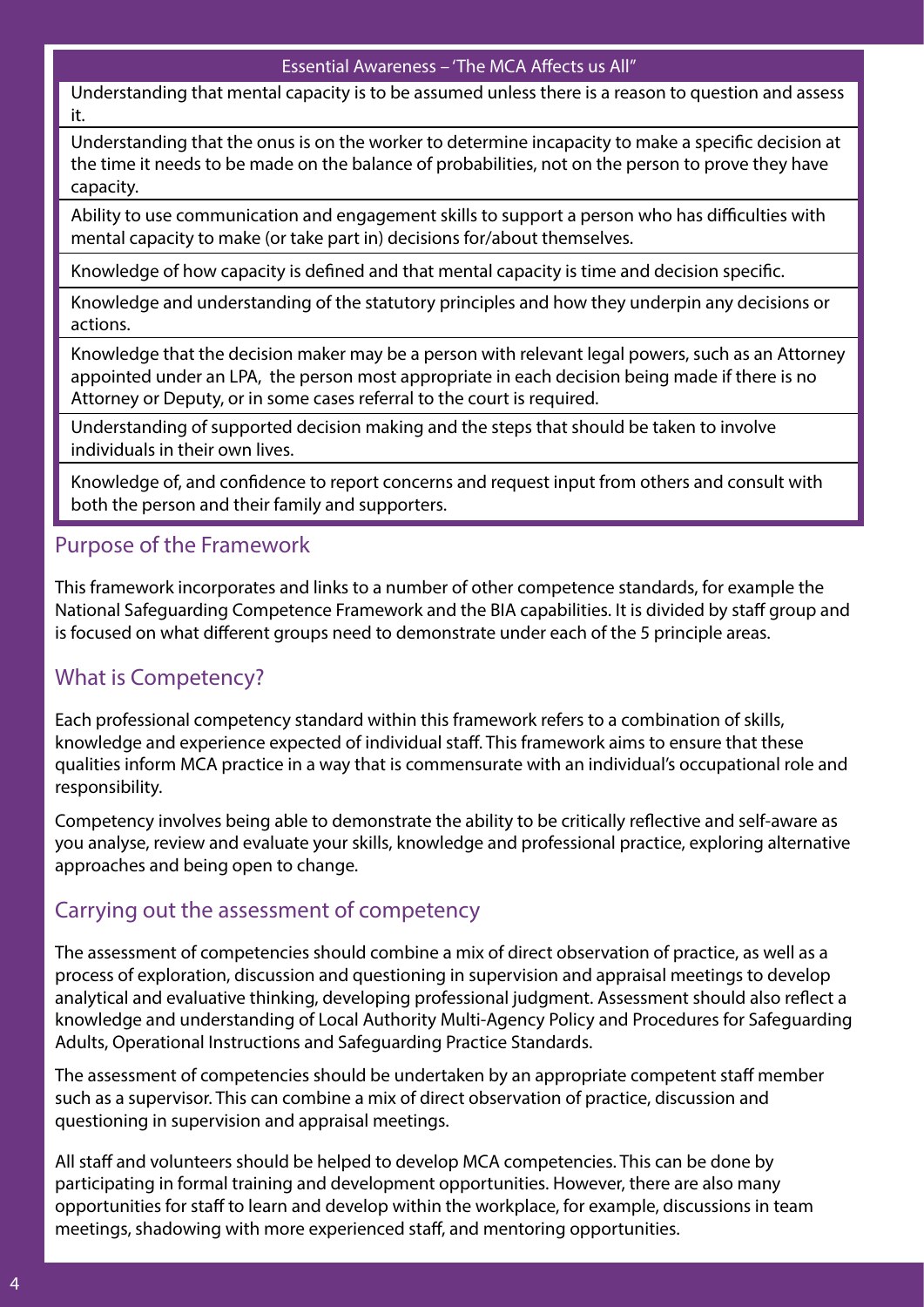## Staff Groups

The MCA is relevant to any staff of any public service, whether directly delivered by statutory agencies (e.g. Local Authority, NHS, Police, Fire service, etc.) or via third sector care providers (e.g. private or charitable organisations providing health, social care or other public service support services). For the purposes of clarity, these staff groups have been identified as per the following table.

|                                                                                                                                                                             | Including, but not limited to:                                                                                                                                                                                                                                                                                                                |                                                                                                                                                                                                                                                                                                                                                           |  |
|-----------------------------------------------------------------------------------------------------------------------------------------------------------------------------|-----------------------------------------------------------------------------------------------------------------------------------------------------------------------------------------------------------------------------------------------------------------------------------------------------------------------------------------------|-----------------------------------------------------------------------------------------------------------------------------------------------------------------------------------------------------------------------------------------------------------------------------------------------------------------------------------------------------------|--|
| Staff Group A: Health<br>& Care workers and<br>other Public Sector<br>Staff                                                                                                 | • Care assistants<br>• Unqualified social care staff<br>• Care home workers<br>• Home care workers<br>• Health care assistants<br>• Support workers/Nursing Assistants/<br>care workers<br>• Community support workers<br>• Support Time & Recovery workers /<br><b>Re-ablement Workers</b><br>• Transitions workers<br>• Personal assistants | • Volunteers<br>• Befrienders, mentors and advisers<br>• Medical receptionists<br>• Service receptionists, ward clerks<br>and other admin with service user<br>contact<br>• Social Care Customer Service<br>• Housing Staff<br>• Adult Foster Carers<br>• Fire service Vulnerable Persons<br>Officers (VPO) (or equivalent)<br>• Community policing staff |  |
| <b>Staff Group B:</b><br><b>Provider Managers</b>                                                                                                                           | • Care home managers<br>• Home care coordinators and<br>managers<br>• CQC Registered managers in all<br>provider settings<br>• Ward Managers                                                                                                                                                                                                  | • Other residential or nursing provider<br>service managers<br>• Supported housing and extra care<br>managers<br>• Other housing managers                                                                                                                                                                                                                 |  |
| Staff Group C:<br><b>Professional Health</b><br>& Social Care Staff<br>(Qualified non<br>specialist)                                                                        | • Children & Family Social Workers<br>• Adult Newly Qualified Social<br>Workers<br>• Transitions social workers<br>• Occupational Therapists<br>• General & Physical Health Nurses<br>• General & Physical Health Medical<br>Staff<br>$\cdot$ GPs<br>• Surgical Staff<br><b>Health Visitor</b>                                                | • Dieticians<br>• Physiotherapists<br>• Pharmacists<br>• Radiologists<br>• Dentists and dental nurses<br>• Phlebotomists<br>• Other Allied Health Professionals<br>• Team managers and Senior<br>Practitioners<br>• CCG and LA commissioners and<br>contract managers                                                                                     |  |
| <b>Staff Group D:</b><br><b>Professional Health</b><br>& Social Care Staff<br>(Qualified Specialist)                                                                        | • Dementia Nurses<br>• Learning Disability Nurses<br>• Mental Health Nurses<br>• Approved Mental Health<br><b>Professionals (AMHPs)</b><br>• Adult Social Workers (inc Mental                                                                                                                                                                 | <b>Health and Learning Disability Social</b><br>Workers)<br>• Forensic SW<br>• Psychologists / Other therapists<br>• Psychiatrists (including section 12<br>doctors)                                                                                                                                                                                      |  |
| Staff Group E:<br>LA Authorisers &<br>Leads                                                                                                                                 | • LA DoLS Authorisers<br>• MCA / DoLS leads in LA and NHS organisations<br>• Board and Senior Management MCA / DoLS portfolio holders                                                                                                                                                                                                         |                                                                                                                                                                                                                                                                                                                                                           |  |
| • Social Workers, Nurses, OTs, Psychologists who have completed an accredited<br><b>Best Interest</b><br>Best Interests Assessor (BIA) qualification programme<br>Assessors |                                                                                                                                                                                                                                                                                                                                               |                                                                                                                                                                                                                                                                                                                                                           |  |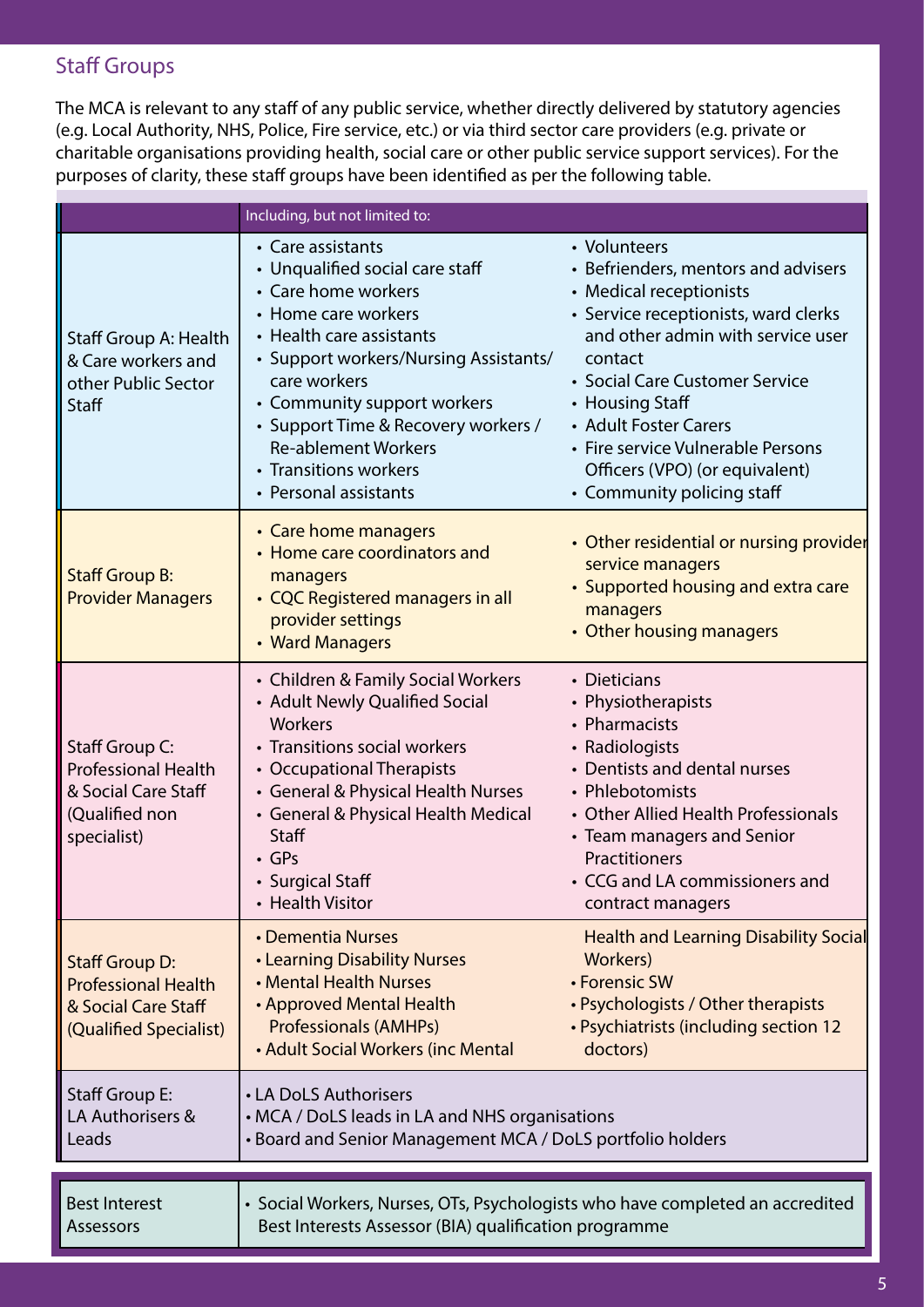#### What is Mental Capacity?

Mental Capacity means the ability to make a decision at a time it needs to be made. It is not about insight into your own needs, sensible decision making or doing what is best for yourself, but rather it is defined by whether a person has an impairment of disturbance of the mind or brain (s.2 MCA), and whether that impairment means they are unable to understand, retain and weigh the relevant information and communicate the decision (s.3, MCA). Capacity can vary over time and on the decision being made. Physical conditions, including environmental issues, can also affect a person's capacity. The emphasis within the MCA is about taking all this into account and taking steps to make sure a person is supported.

If a specific decision is not needing to be made then the assessment of capacity should not be applied. The first step in any MCA process is the identification of the decision that needs to be made and the relevant or 'salient<sup>1</sup>' information a person would be expected to understand, weigh and retain to make the decision.

#### What Mental Capacity is not

How we think about and work with mental capacity has changed over time and much needs to be done to raise awareness and challenge assumptions that are often made about a person's capacity based on their condition or diagnosis.

Capacity for each decision should be considered and assessed where there is a concern. It is not based solely on -

- The ability to do a task
- Insight into your own condition
- Having a dementia or mental illness
- The outcome of a mental examination or another clinical tool, or
- A measure of cognitive performance

#### The MCA Process

The MCA provides a clear process and emphasises that capacity is a time-specific, decision-specific issue. The following flow chart illustrates the processes involved in thinking about whether an individual has the mental capacity to make a decision for themselves.

The Act includes several ways that the person can plan for the future. It also contains a framework for working out what might be in the person's best interests.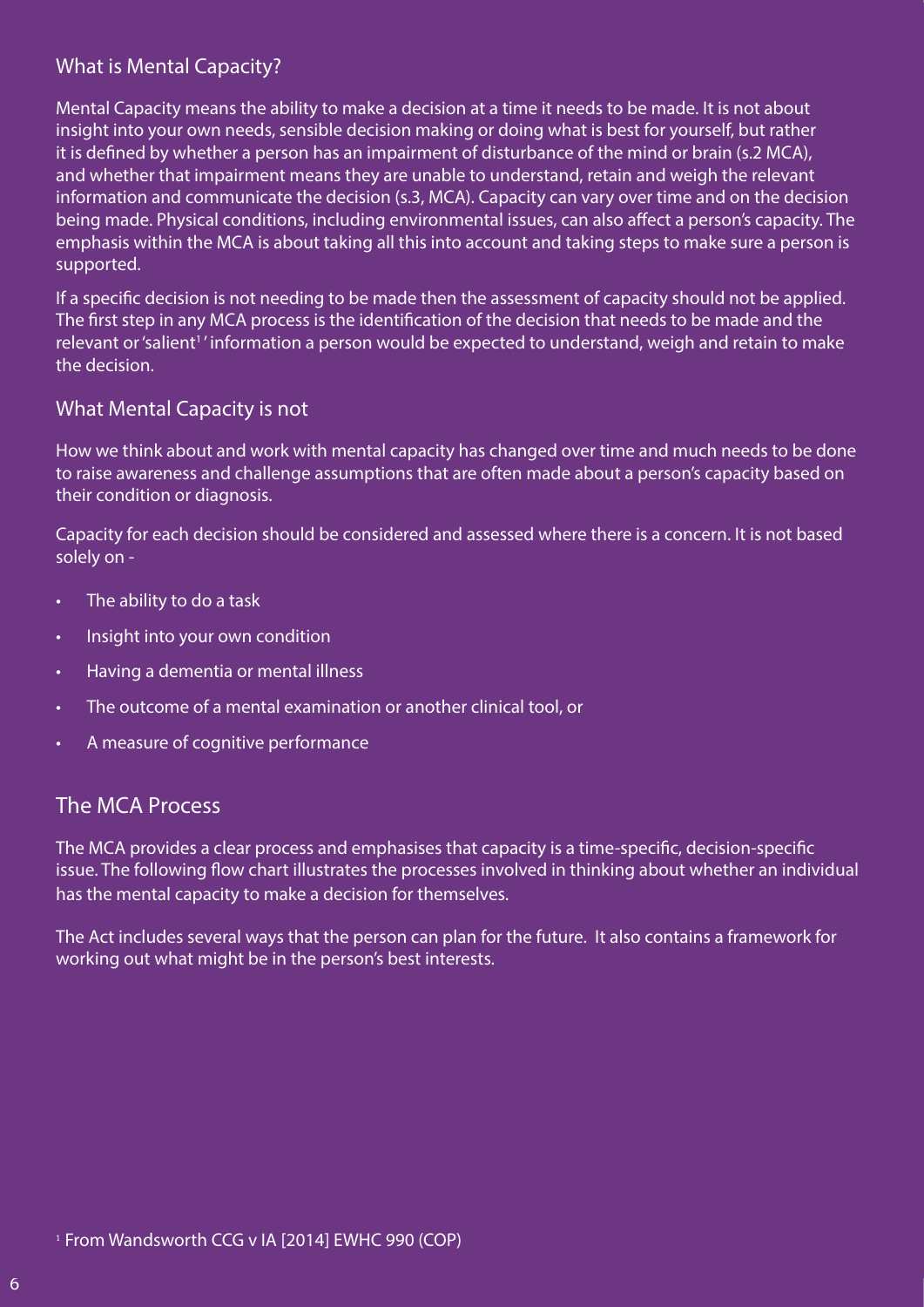#### Assessment of Capacity to Make a Decision



Adapted from: DBC (2016) GP Toolkit: MCA Process Flowchart.

Freely available for not-for-profit use at: http://mentalcapacityresources.co.uk/index.html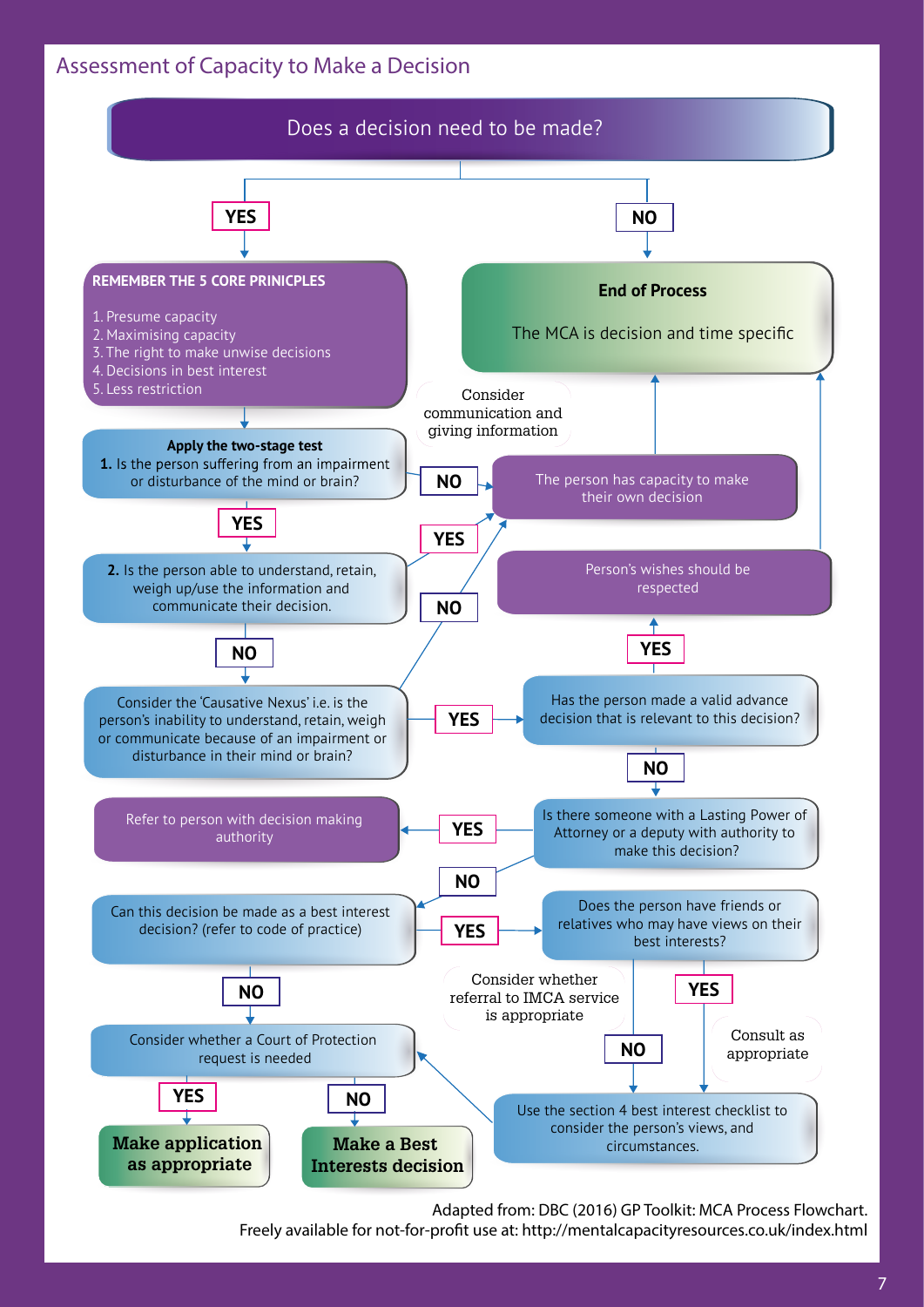#### Decision-Making Authorities

Under the MCA it is clear where the authority for decisions should be taken from when the person themselves is unable to make a given decision. The Act includes several ways that the person can plan for the future via advance decisions and Lasting Powers of Attorney (LPA) for either/both property and affairs and health and welfare decisions. It also contains a framework for working out what might be in the person's best interests.

Where there is no applicable Lasting Power of Attorney in place, and a decision needs to be made there are two possible options in terms of decision-making authorities. Firstly, for day-to-day decisions where the individual is not appearing to object (for example personal care, social activities, accommodation decisions and support plans) the person intending to carry out the intervention will be the most appropriate person to make the decision. For more complex decisions, for example, in relation to end-of-life care or serious medical treatment that may have significant complications or risks, or where the person is deprived of their liberty and objecting, it may be that a referral to the Court of Protection is appropriate. The court can make decisions directly, or where ongoing decisions may be needed the appointment of a deputy may be required. Staff in all groups should seek advice and support from their own managers and legal departments where more complex or serious decisions need to be made.

#### Next of Kin

The term Next of Kin (NoK) is commonly used and there is a presumption that such a person has certain rights and duties; this is not actually the case. Staff and professionals may seek to consult the next of kin but that person cannot consent to anything on the person's behalf unless they have a Lasting Power of Attorney or other authority to make the decision (e.g. deputyship, EPA). Seeking NoK consent is a mistake often made in public sector settings, as it is not a legally valid consent.

For more information, please see our booklet 'Next of Kin: Understanding Decision Making Authorities' (Bogg & Brown, 2016) available here - http://www.scie.org.uk/mca-directory/files/next-of-kin-booklet.pdf

## Advance Decisions to Refuse Treatment

Under the Mental Capacity Act 2005, these types of decisions have legal status. An advance decision can only be made by a person if they are over the age of 18 and have capacity to make that decision. They relate to medical decisions, and the statement must state which treatment they are refusing. The decision can be amended at any time by the person themselves.

Staff and professionals seeking to provide treatment, once the person has lost capacity to decide for themselves, will need to check whether an advance decision exists, if it does is it valid (i.e. the person has not altered the decision) and is it applicable to the treatment being proposed. A valid and applicable advance decision to refuse treatment has the same effect as the person making the decision themselves at the time it needs to be made. The advance decision may be communicated verbally, or where it concerns life-sustaining or lifesaving treatment, in writing.

## Advance Statement of Wishes

A person can stipulate what they would like to happen if certain situations arise. Such a statement may form part of their care plan or may be recorded separately. It is not legally binding, but it should be considered if a best interest's decision has to be taken on the person's behalf. See for instance RGB v Cwm Taf Health Board & Ors [2013] EWHC B23 (COP)

## Lasting Powers' of Attorney

Before the Mental Capacity Act was introduced, there was an arrangement called an Enduring Power of Attorney (EPA). These are now less common but there are still a small number in existence. These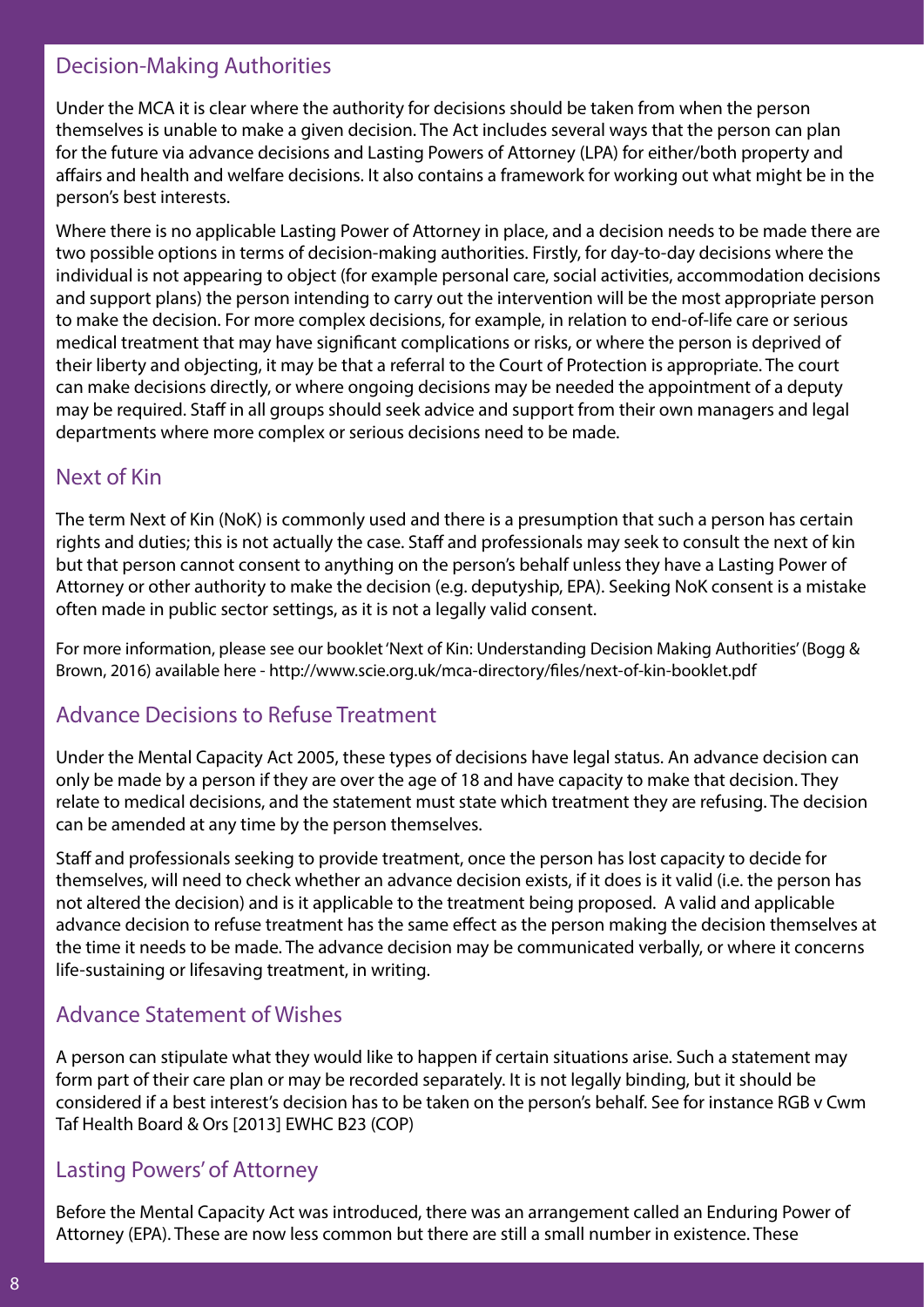relate to financial and property matters only.

The MCA creates a system in which the person can select who they want to make decisions on their behalf and the decisions which they will have authority to make; these are called Lasting Power of Attorney (LPA).

There are two types of LPA, one for property and affairs, including finances, and one for health and welfare, including medical treatment and accommodation issues. For an LPA to be valid it must be registered with the Office of the Public Guardian (OPG) before it can be used.

## Enduring Powers of Attorney

Enduring Powers of Attorney (EPA) were valid under previous legislation, prior to the implementation of the Mental Capacity Act. Whilst these are now fewer in number, there are still some EPA's in existence. An EPA applied to property and finance decisions, and is not a valid decision-making authority for health and welfare decisions.

## Court of Protection and Court Appointed Deputies

Where a person has not made an advance decision or LPA and a complex, or series of decisions need to be made it may be necessary to apply to the Court of Protection. In these cases, the Court may make a specific judgement or, where a number of decisions may need to be made, appoint a Deputy to continue to act in the person's best interests if they are unable to decide for themselves.

## Communication for consent

The MCA principles require a person to be fully informed of the decision to be made, the options available and the potential outcome of any decision.

For a person to be fully informed, time should be spent discussing their options and clearly informing them of any foreseeable outcomes and impact of the different options available to them.

An informed decision can only be achieved once the person is clear about all the options available to them and the potentially or likely outcomes of each of those options.

Where there are language difficulties it is imperative that support should be gained. This is most appropriately achieved through translation services and is not always effective to use family members in MCA discussions.

## Office of the Public Guardian

The Office of the Public Guardian (OPG) has an important role in both registering LPAs – health and welfare and property and affairs – and supervising deputies. They can also investigate concerns about deputies or attorneys acting under a registered EPA or LPA.

More information about the OPG, including the services they provide, is available on their website at - https:// www.gov.uk/government/organisations/office-of-the-public-guardian

## Making Best Interest Decisions

When the person lacks capacity to make their own decisions, and there is no other decision-making authority in place, it may be necessary for someone else, often a staff member or other professional, to make the decision for the person. These are called best interest decisions, and should be made by the person best placed and proposing to make the decision (e.g. if it is a medical decision, the doctor is likely to be best placed; a social care decision, the social worker; a fire safety risk, the fire officer, etc.).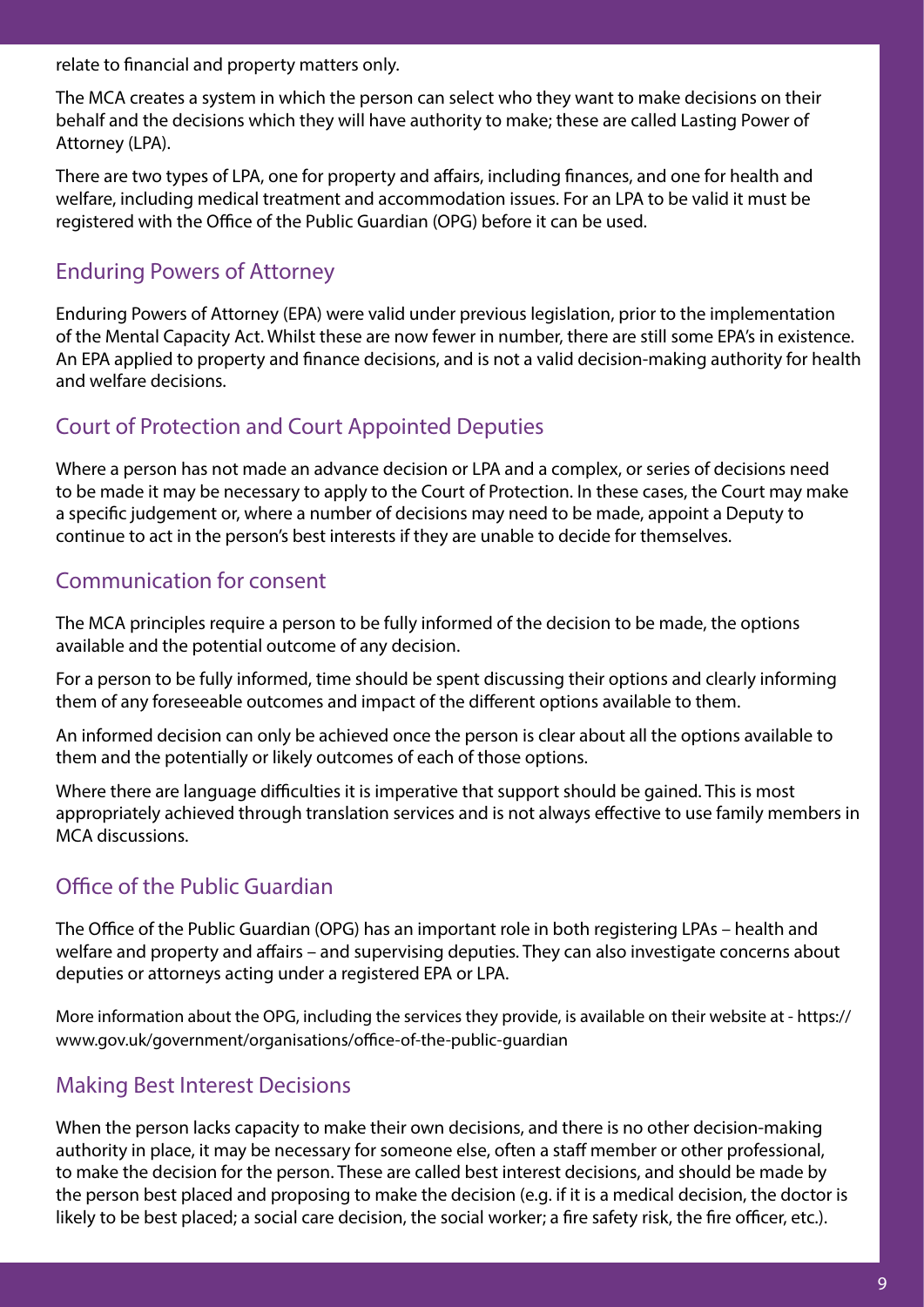#### The Section 4 (MCA) Checklist

While there is no formal definition of best interests, the aspects of a person's life and experience that should be taken into account when making a decision are set out in section 4 of the MCA, with further guidance provided in the 2007 MCA code of practice.

## The Best Interest Checklist

- Decisions should not be made solely based on age, appearance, condition, or behaviour that could lead to assumptions being made.
- All relevant circumstances are considered by the person making the determination.
- Consider whether the person is likely to regain capacity and, if so, when.
- Where practicable, encourage the person to participate in the decision.
- If life sustaining treatment, must not be motivated to bring about death.
- Consider the person's past and present wishes and feelings (including any relevant written statement).
- The beliefs and values that would be likely to influence his/her decision if s/he had capacity (e.g. cultural background, religious affiliation).
- The other factors that s/he would be likely to consider if he/she were able to do so (e.g. emotional bonds, family obligations).
- Must consult with anyone named by the person to be consulted, anyone engaged in caring for the person or interested in their welfare, a donee of a LPA, a deputy appointed by the Court of Protection.
- Have identified and preferred the least restrictive alternative for the person's rights and freedom of action.

(Adapted from MCA 2005, s4)

## Acts in Connection with Care and Treatment

Once an assessment of capacity has been made and a best interest decision considered, as per the section 4 checklist, only then can care, treatment, or other social support be given to a person that lacks capacity to make his or her own decision about the matter.

While the general legal principle is that no-one can interfere with an adult's body or property without their consent, section 5 of the MCA provides protection for acts done if the person is established as being mentally incapacitated, and the act (which would normally require consent) is in the person's best interests. The MCA Code of Practice (2007) provides examples of the types of acts that this section covers. These lists are not exhaustive and other care and support activities may also apply.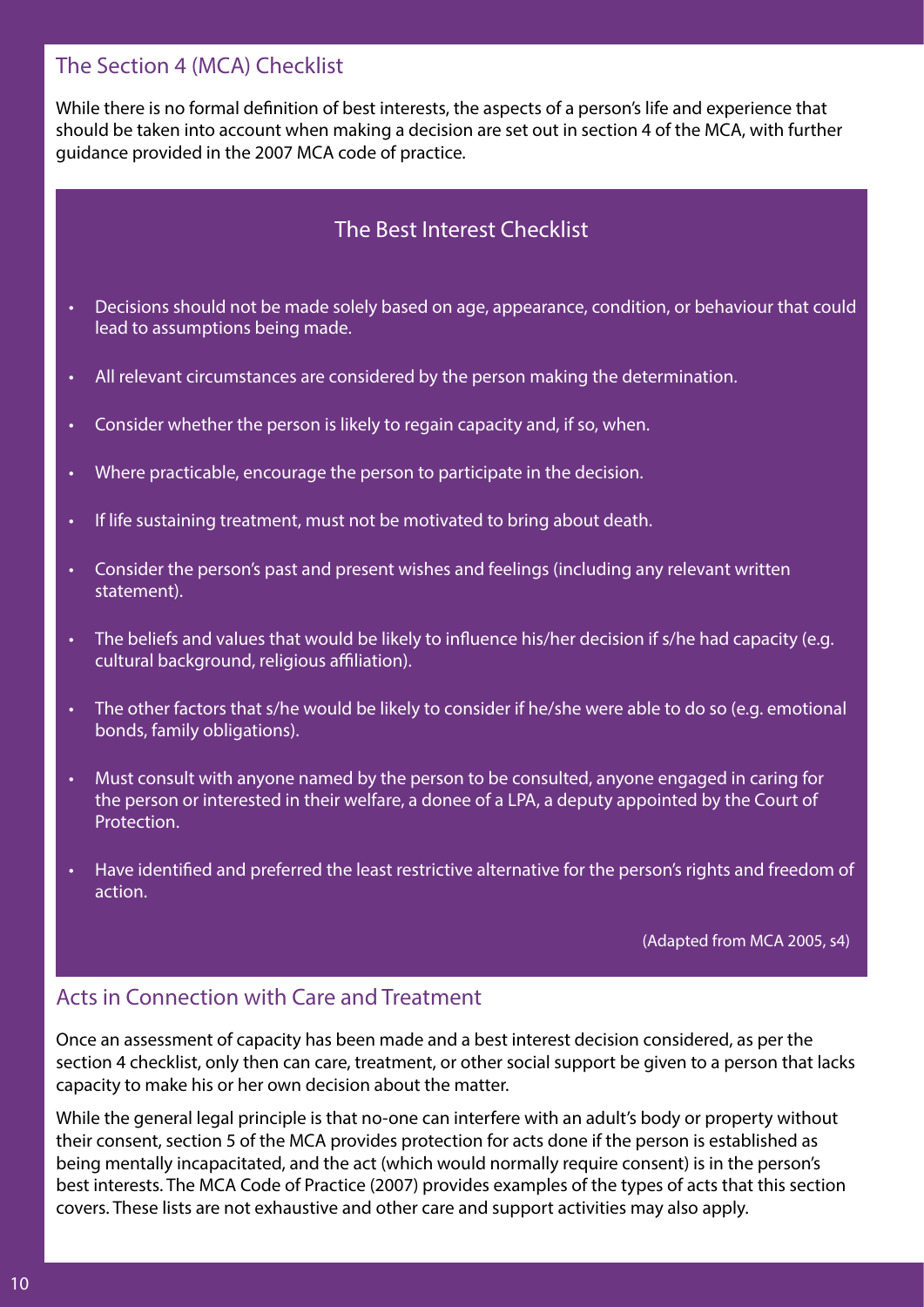| Mental Capacity Act Code of Practice: Acts in Connection with care and treatment                                                                                                                                                                                                                                                                                                                                                                                                                                                                    |                                                                                                                                                                                                                                                                                                                                                    |  |
|-----------------------------------------------------------------------------------------------------------------------------------------------------------------------------------------------------------------------------------------------------------------------------------------------------------------------------------------------------------------------------------------------------------------------------------------------------------------------------------------------------------------------------------------------------|----------------------------------------------------------------------------------------------------------------------------------------------------------------------------------------------------------------------------------------------------------------------------------------------------------------------------------------------------|--|
| In connection with personal care                                                                                                                                                                                                                                                                                                                                                                                                                                                                                                                    | In connection with treatment                                                                                                                                                                                                                                                                                                                       |  |
| Assistance with physical care, e.g. washing,<br>$\bullet$<br>dressing, toileting, changing a catheter, colostomy<br>care<br>Help with eating and drinking<br>Help with mobility or travelling<br>Helping someone with shopping, paying bills or<br>$\bullet$<br>other domestic and household maintenance<br>Helping someone to move home<br>$\bullet$<br>Providing services around the home or in the<br>$\bullet$<br>community<br>Helping someone to take part in education, social<br>$\bullet$<br>or leisure activities. (see MCA CoP, para 6.5) | Administering medication<br>Diabetes injections<br>Diagnostic examinations and tests<br>Medical and dental treatment<br>Nursing care at home or in hospital<br>Taking someone to hospital for<br>assessment or treatment<br>Emergency procedures and care<br>Invasive medical procedures including<br>$\bullet$<br>surgery (see MCA CoP, para 6.5) |  |

There are limitations to what section 5 can be used for; these include -

- when the treatment in question is specified in a valid and applicable advance decision to refuse that treatment, and
- where restraint is needed to provide the care and treatment and this is not proportionate to the risk of harm and is not in the person's best interests.

Restraint is defined in the Act in section 6 as -

- the use or threat of force to secure the doing of an act that the individual resists; or
- the restriction of the individual's liberty, whether that individual resists or not.

## Less and Least Restriction

Any restrictions that are imposed on a person need to consider the principle of Less Restriction, i.e. can restrictions that are in place be reduced or minimised in any way while still ensuring the person's wellbeing is safeguarded and risks are managed? Also consideration should be given to the principle of least restriction (as set out in the s4 best interest checklist) i.e. what is the least restrictive option available that protects the person's rights and freedoms. This only applies to restrictions that are necessary to protect the person without capacity from the risk of harm.

Restrictions should not be imposed under the MCA that are for the protection of other people; where this is the case, an alternative framework will be required, e.g. Mental Health Act 1983, criminal justice interventions, etc.

## Coercion and Control

Coercion, with or without accompanying abuse or violence, has been recognised as a significant factor in domestic abuse and adult safeguarding situations. A new offence was created in 2015 by the Serious Crime Act, - 'controlling or coercive behaviour in intimate or familial relationships' (section 76), which closes a gap in the law around patterns of controlling or coercive behaviour in an ongoing relationship between family members or partners.

For more information about the complexities of coercion where capacity is an issue please see the Research in Practice resource focusing on this subject at - http://coercivecontrol.ripfa.org.uk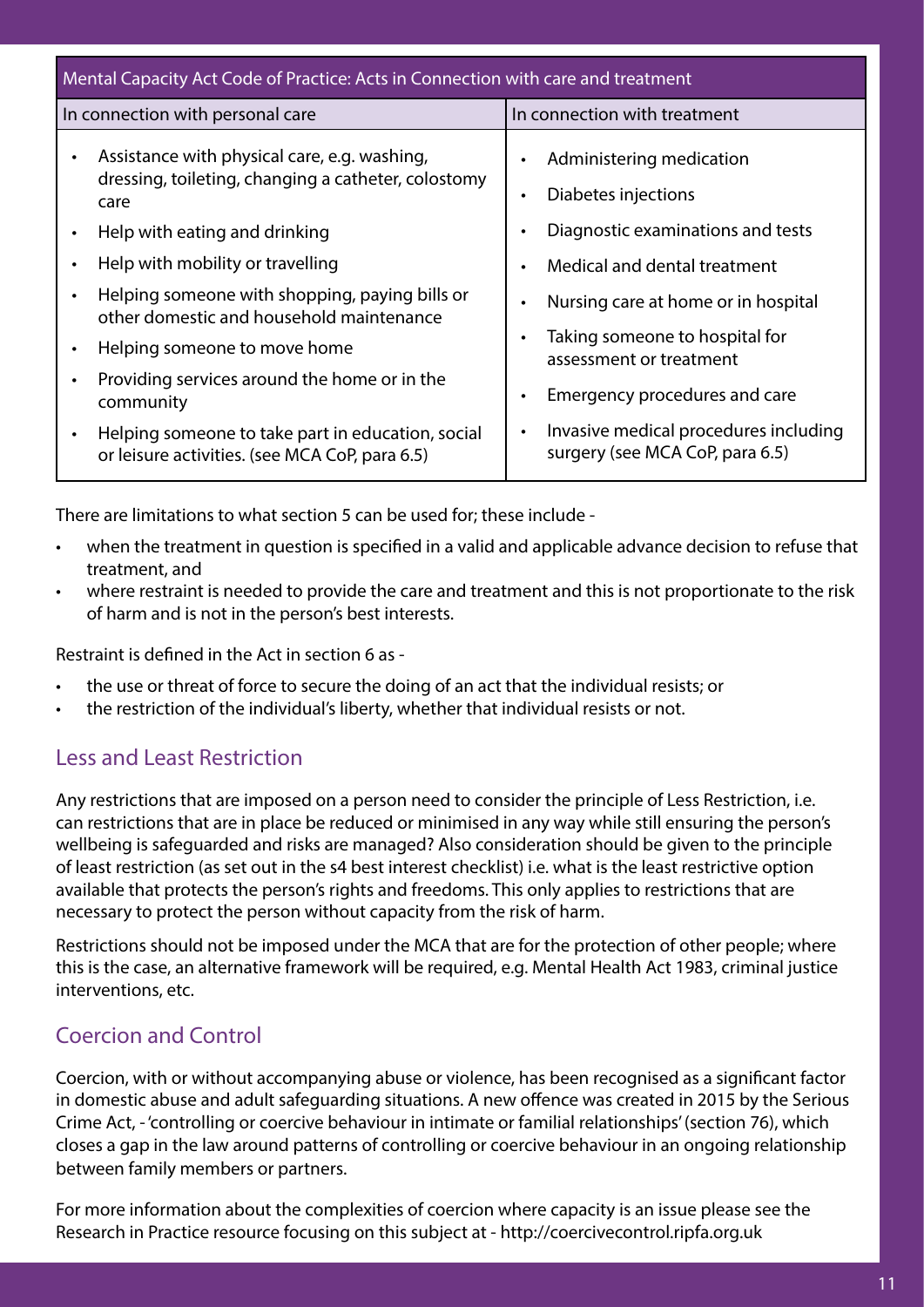#### Safeguarding and Mental Capacity

In situations where a person who may need care and support is actually, or potentially, at risk of harm the Local Authority has a statutory duty to safeguard the person whether they have capacity in relation to the process or not. The MCA also created two criminal offences – ill-treatment and wilful neglect – that can be committed by anyone responsible for the person's care and support (paid and informal supporters). It also makes it clear that while professionals must approach any situation with the presumption of capacity, where there are concerns they may need to consider, for example, whether the person has the capacity to decide about their own situation, or whether they can refuse consent for information to be shared in any safeguarding enquiry.

#### Where does Deprivation of Liberty and Article 5 fit in?

The European Convention of Human Rights (1950) and the Human Rights Act (1998), which is the Government's interpretation of the convention within UK Law, governs the relationship between the state and its citizens.

Human rights are universal and apply to us all. Some of our rights are 'absolute', for example in England and Wales, the right to protection from torture and inhumane and degrading treatment (Article 3). Others are 'qualified', meaning that the state can interfere with them if there is a 'procedure prescribed by law' to authorise it. Deprivation of a person's liberty is one of these qualified rights and is set out in Article 5 of both the Human Rights Act 1998 and the European Convention, which state –

- Article 5 (1). Everyone has the right to liberty and security of person. No one shall be deprived of his liberty save … in accordance with a procedure prescribed by law.
- Article 5 (4). Everyone who is deprived of his liberty … shall be entitled to take proceedings by which the lawfulness of his detention shall be decided speedily by a court and his release ordered if the detention is not lawful.

The Deprivation of Liberty Safeguards (DoLS) were added to the MCA by the Mental Health Act 2007. This means that DoLS is part of the MCA and, as such, is underpinned by the same processes and considerations as those for mental capacity more generally; crucially this includes the core principles of the MCA.

#### Financial Abuse and Scamming

The Care Act (2014) has recognised the risk posed by financial abuse/crime on individuals, families and society.

Financial abuse is the second most common form of abuse experienced by adults at risk of harm, and there is growing awareness that individuals are being increasingly targeted by mass marketing scams and other types of financial fraud (Social Care Institute for Excellence, 2011). Scams are criminal schemes, often disguised as business practices that rely on the premise of false promise. Many are run by networks of organised crime. They offer, for example, a product, investment or relationship, but the perceived value of the offer does not exist. Scamming is increasingly a global problem and those who may have difficulties understanding or using complex information and who may lack capacity in this area, are likely to be at risk.

For more information on financial scamming, please see the BU booklet "Financial Scamming: A Brief Guide" (Brown, 2016), available at - http://www.ncpqsw.com/financial-scamming/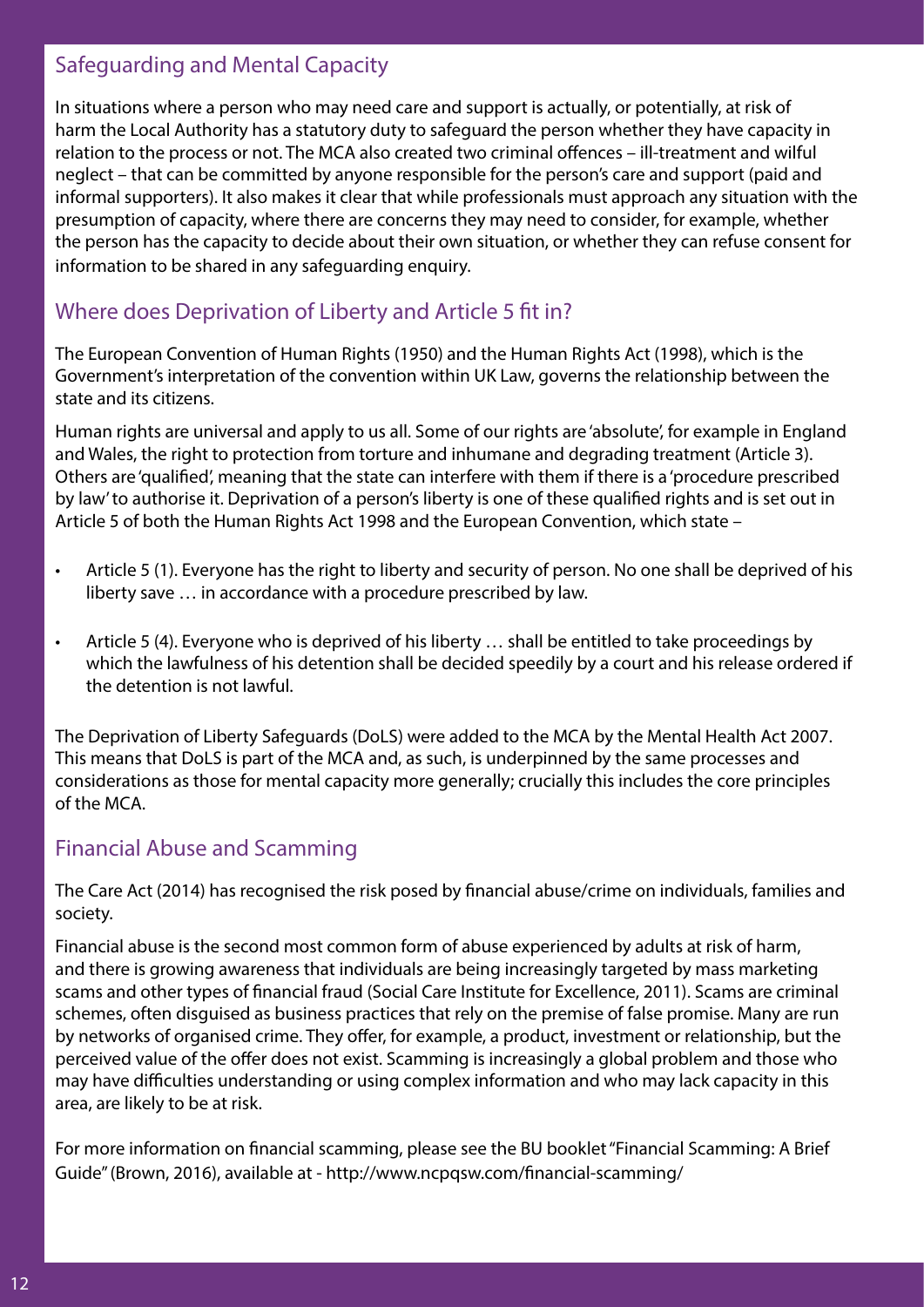#### Section 42, Care Act 2014

A Section 42 enquiry must take place if there is reason to believe that abuse or neglect is taking place, or is at risk of taking place, and the local authority believes that an enquiry is needed to help it to decide what action to take to support and protect the person in question.

Within the context of 'Making Safeguarding Personal', the particular circumstances of each individual will determine the scope of each enquiry, as well as who leads it and the form it takes.

## Care Act 2014

The Care Act 2014 creates a legal framework for how local authorities and other parts of the system should work together to protect adults at risk of abuse or neglect. The Act requires the local authority to make enquiries, or to ask others to make enquiries, where they reasonably suspect that an adult in its area is at risk of neglect or abuse.

The statutory guidance to the Care Act 2014 also outlines a number of fundamental principles that must now underpin the practices of a range of public service organisations in relation to adult safeguarding and mental capacity; these include the importance of:

- 1. Promoting wellbeing when providing support or making a decision in relation to a person.
- 2. Beginning with the assumption that the individual is best placed to make judgments about their own wellbeing.
- 3. Taking into account any particular views, feelings or beliefs (including religious beliefs) which impact on the choices that a person may wish to make about their support. This is especially important where a person has expressed views in the past but no longer has capacity to make decisions themselves.
- 4. A preventive approach because wellbeing cannot be achieved through crisis management. By providing effective intervention at the right time, risk factors may be prevented from escalating.
- 5. Ensuring the person is able to participate as fully as possible in decisions about them and being given the information and support necessary to consider options and make decisions rather than decisions being made from which the person is excluded.
- 6. Considering the person in the context of their family and wider support networks, taking into account the impact of an individual's need on those who support them, and take steps to help others access information or support.
- 7. Protecting the person from abuse and neglect and, in carrying out any care and support functions, professionals consider how to ensure that the person is and remains protected from abuse or neglect. This is not confined only to safeguarding issues, but should be a general principle applied in every case.
- 8. Ensuring that any restriction on the person's rights or freedom of action is kept to the minimum necessary. Where action has to be taken which restrict these, the course followed balances both the person's best interests and the principle of less restriction.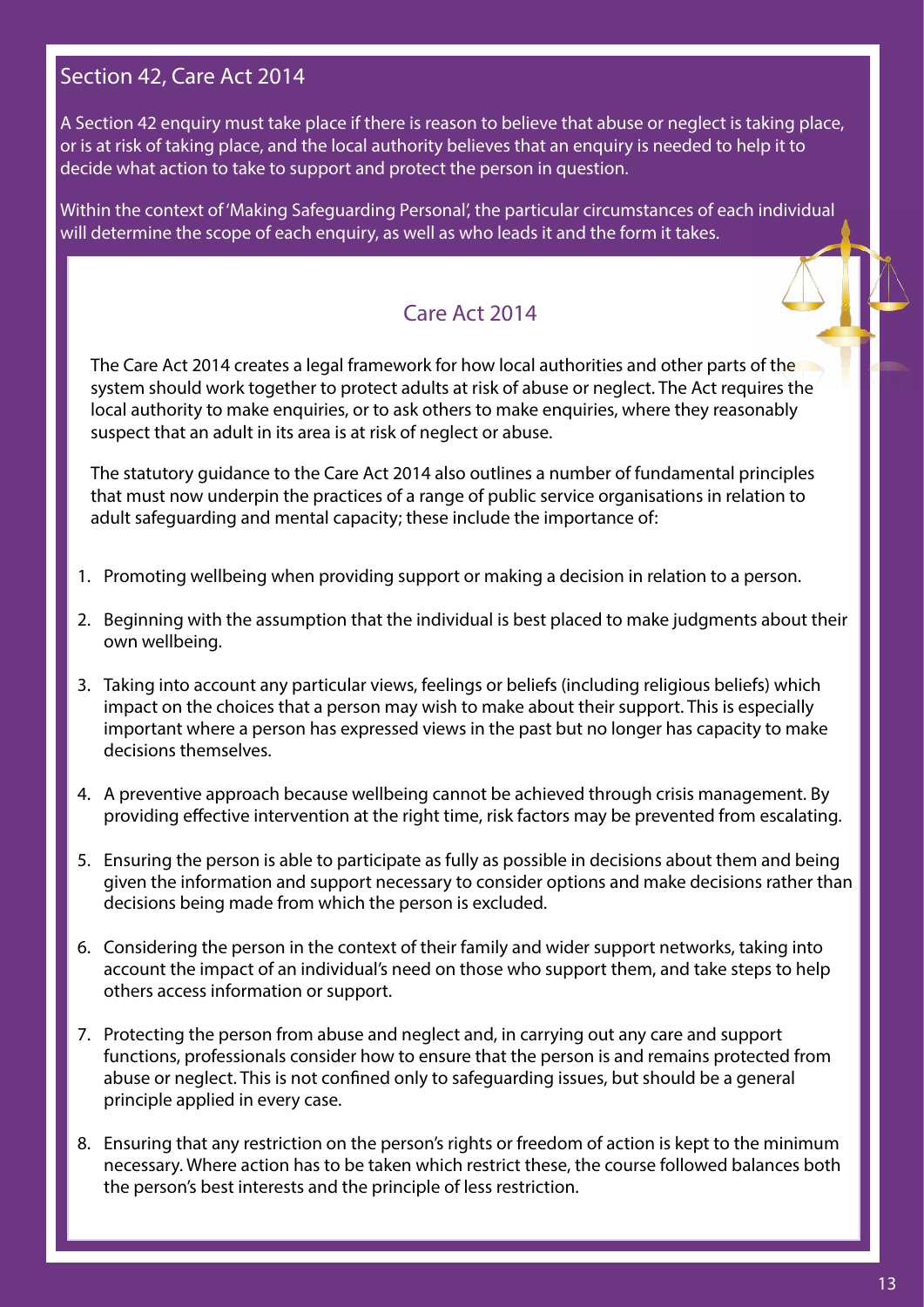#### Understanding the competence grids

These competencies build upon the 'essential awareness' requirements set out earlier in this framework which apply to all groups and provide a framework for the level of understanding and application needed for staff and professionals working across a range of public sector settings.

Each staff group has a different role and function, and the competencies expected reflect this. The grids can be used as an assessment tool by identifying evidence under each requirement, or as a guide for continuing professional development and identifying training needs for individuals or teams working in different contexts. Where they are used for assessment purposes, the evidence to support competence in each area should be recorded in the last column of each grid.

The grids for each staff group are based on the five key principles of the MCA and outline what staff in each group should understand and be aware of. The framework is designed to build through the staff groups, rather than as a standalone set of competencies for each group.

#### Example:

- Group A would be expected to demonstrate the competencies set out for group A.
- Group B would be expected to demonstrate the competencies set out for staff group A, plus the specific ones for group B.

and so on for each group until -

• Group E would be expected to demonstrate the competencies set out for staff group A, B, C and D plus the specific ones for them.

Best Interest Assessors would be expected to demonstrate the competencies set for staff group A, B, C and D plus the BIA capabilities 1-6.

## Relationship to Other Relevant/Related Frameworks

These competencies are designed to build on existing professional standards and requirements across the full range of delivery and professional settings. Where directly relevant these have been crossreferenced and/or incorporated in the relevant staff group, these include:

- Knowledge and Skills Statement for Adult Social Workers (DH, 2014)
- National Safeguarding Adults Competence Framework (BU, 2016)
- Best Interests Assessor Capabilities (TCSW, 2014)
- Professional Capabilities Framework (PCF) (TCSW, 2012, updated BASW, 2015).
- Forensic Social Work Capability Framework (DH, 2016)
- PACE Code of Practice C (MoJ, 2012)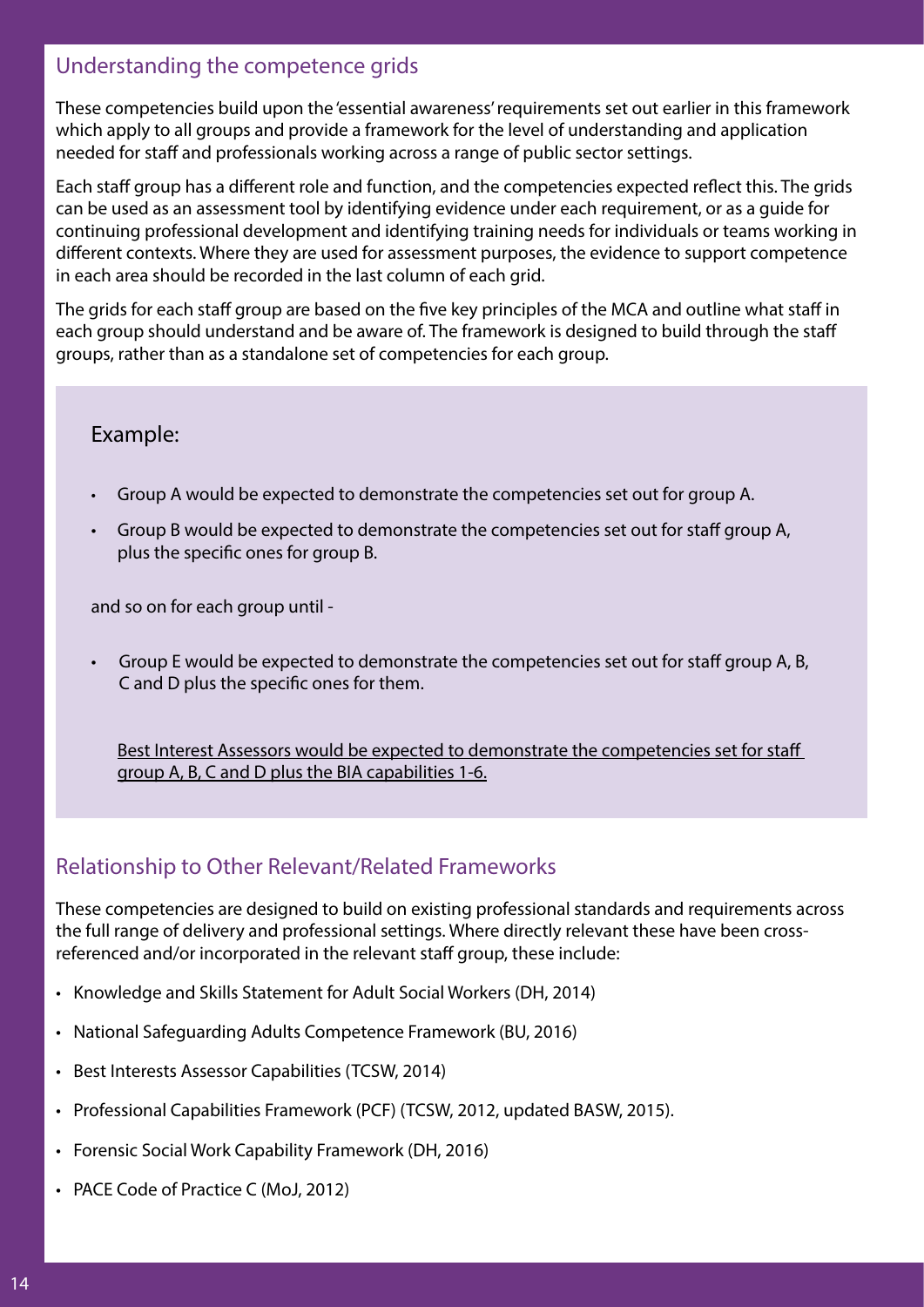#### Competence Grids

#### Staff Group A – Health, Care and Public Sector Staff

Function: Public service workers in all settings, who may have dayto-day contact with individuals for whom mental capacity in all, or certain, areas of their lives may be an issue or concern.

Including, but not limited to: Care assistants, Unqualified social care staff, Care home workers, Home care workers, Health care assistants, Support workers, Community support workers, STR workers, Transitions workers, Personal assistants, Volunteers, Befrienders, mentors and advisers, Medical receptionists, Service receptionists, ward clerks and other admin with service user contact, Social Care Customer Service staff, Housing Staff, Adult Foster Carers, Fire service, Vulnerable Persons Officers (VPO) (or equivalent), Community policing staff.

| <b>Staff Group A:</b>                                                                                                                                                           |  |  |  |
|---------------------------------------------------------------------------------------------------------------------------------------------------------------------------------|--|--|--|
| Provided evidence must be pertinent and proportionate to role                                                                                                                   |  |  |  |
| 1. Presuming Capacity                                                                                                                                                           |  |  |  |
| This includes -                                                                                                                                                                 |  |  |  |
| Understand their roles and responsibilities in relation to the Mental Capacity Act<br>$\bullet$<br>2005 and be able to explain this to others.                                  |  |  |  |
| Knowledge of the first principle of the MCA and apply it to all interactions with<br>$\bullet$<br>people within their specific job role.                                        |  |  |  |
| Understand the meaning of mental capacity in relation to how care is provided<br>$\bullet$<br>(CCS, standard 9.6).                                                              |  |  |  |
| Application of the time-specific and decision-specific nature of mental capacity as<br>$\bullet$<br>it applies to interactions and job contexts.                                |  |  |  |
| Identify concerns that would lead to an assessment of capacity being made and<br>$\bullet$<br>articulate these.                                                                 |  |  |  |
| Identify the specific decision in each case and who might be the most appropriate<br>$\bullet$<br>person to assess capacity where there is a concern evident.                   |  |  |  |
| Understand and apply organisational policies and procedures in relation to mental<br>$\bullet$<br>capacity and assessment of mental capacity.                                   |  |  |  |
| Maintaining appropriate records where an assessment is necessary.<br>$\bullet$                                                                                                  |  |  |  |
| 2. Helping the person to make their own decision                                                                                                                                |  |  |  |
| This includes -                                                                                                                                                                 |  |  |  |
| Knowledge of the second principle of the MCA and staff responsibility to support<br>$\bullet$<br>people to make their own decisions wherever possible.                          |  |  |  |
| Recognise and respond to a person's communication needs and recognise when<br>$\bullet$<br>additional communication aids are needed (e.g. signers, interpreters, braille etc.). |  |  |  |
| Providing information in a range of formats relevant to the person's needs and<br>$\bullet$<br>understanding (e.g. easy read, pictorial, audio descriptions, etc.).             |  |  |  |
| Considering environmental or other factors that might impact on a person's<br>$\bullet$<br>capacity (e.g. time of day, noise levels, who else is present).                      |  |  |  |
| Listening to individuals and allowing individuals time to communicate any<br>$\bullet$<br>preferences and wishes.                                                               |  |  |  |
| Utilising effective communication and engagement skills to maximise the person's<br>$\bullet$<br>capacity to make a decision.                                                   |  |  |  |
| be able to recognise coercive behaviour and the impact that it may be having on<br>$\bullet$<br>someone's ability to make their own decisions.                                  |  |  |  |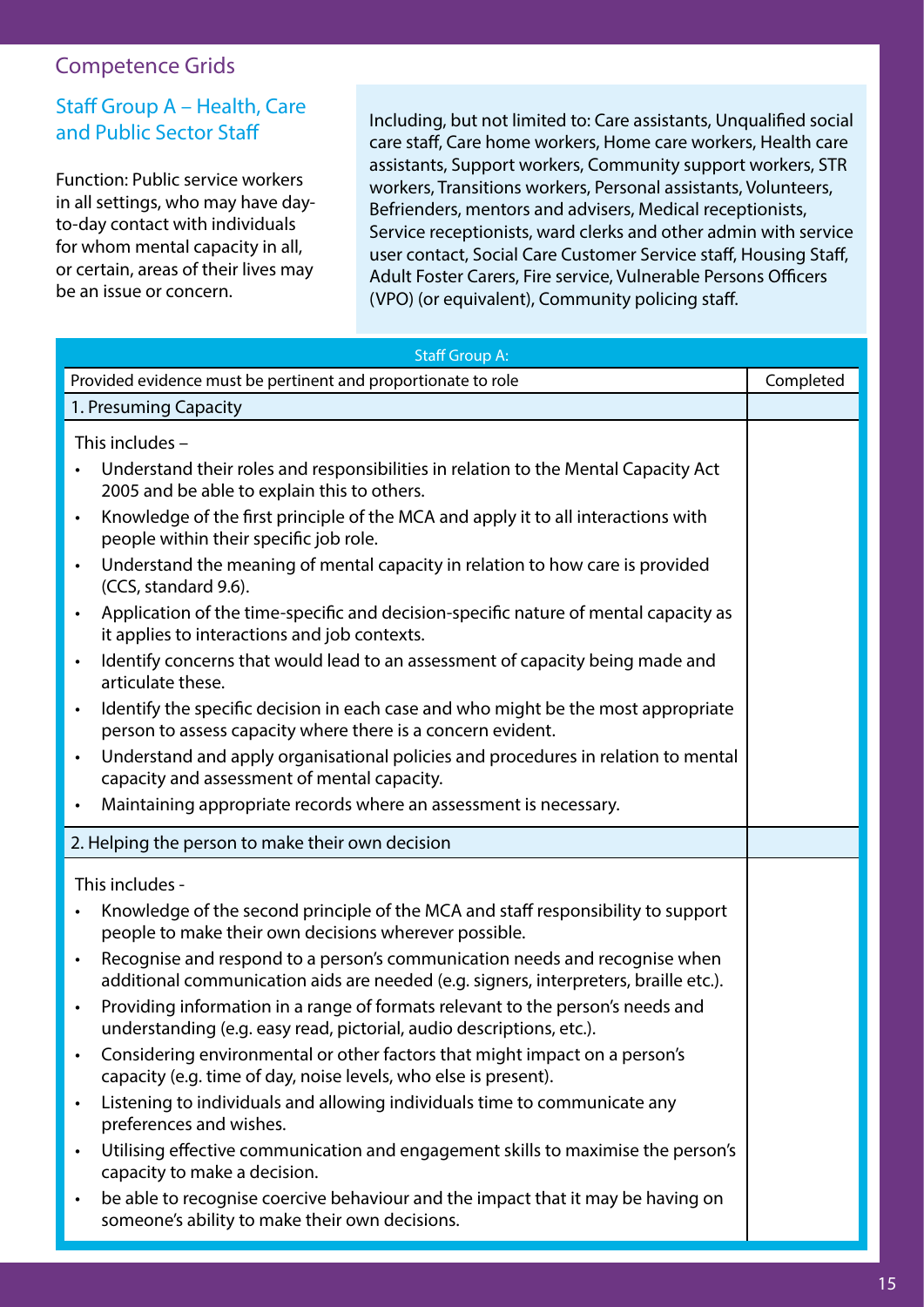|           | <b>Staff Group A:</b>                                                                                                                                                                                                                                                                        |           |  |  |
|-----------|----------------------------------------------------------------------------------------------------------------------------------------------------------------------------------------------------------------------------------------------------------------------------------------------|-----------|--|--|
|           | Provided evidence must be pertinent and proportionate to role                                                                                                                                                                                                                                | Completed |  |  |
|           | 3. Unwise Decisions                                                                                                                                                                                                                                                                          |           |  |  |
|           | This includes -                                                                                                                                                                                                                                                                              |           |  |  |
| $\bullet$ | Knowledge of the third principle of the MCA and the individual's right to<br>exercise freedom of choice and individuality.                                                                                                                                                                   |           |  |  |
| $\bullet$ | Understand that people with capacity can make decisions others think are<br>unwise.                                                                                                                                                                                                          |           |  |  |
| $\bullet$ | Understand that a safeguarding referral may be needed even if a person<br>has capacity and their consent for this should be sought wherever possible<br>with decisions only being made in the person's best interests, where they are<br>shown to lack capacity in relation to the decision. |           |  |  |
| $\bullet$ | Undertake risk assessments with the person as appropriate to role.                                                                                                                                                                                                                           |           |  |  |
| $\bullet$ | Recognise the importance of record keeping.                                                                                                                                                                                                                                                  |           |  |  |
| $\bullet$ | Work within the Data Protection Act 1998 in relation to information sharing<br>where risks are identified.                                                                                                                                                                                   |           |  |  |
|           | 4. Best Interests                                                                                                                                                                                                                                                                            |           |  |  |
|           | This includes -                                                                                                                                                                                                                                                                              |           |  |  |
| $\bullet$ | Knowledge of the fourth principle of the MCA and how it should underpin any<br>actions or decisions taken where a person has been shown to lack capacity for<br>a specific decision.                                                                                                         |           |  |  |
| $\bullet$ | Understand that best interests can only be considered if the person has<br>been shown to lack capacity in relation to a specific decision and there is no<br>alternative decision maker such as an Attorney.                                                                                 |           |  |  |
| $\bullet$ | Contribute to best interest decision-making processes relevant to role and<br>relationship with the person in question.                                                                                                                                                                      |           |  |  |
| $\bullet$ | Awareness of how personal values and attitudes can influence the<br>understanding of situations.                                                                                                                                                                                             |           |  |  |
| $\bullet$ | Understand and apply organisational policies and procedures in relation to<br>best interest decision-making processes.                                                                                                                                                                       |           |  |  |
| $\bullet$ | See also 'National Safeguarding Adults Competence Framework (BU, 2016)<br>- staff group A - for additional competency requirements where mental<br>capacity in relation to safeguarding adults is relevant.                                                                                  |           |  |  |
| $\bullet$ | See also PACE code of practice C para 1.4 and Note 1G.                                                                                                                                                                                                                                       |           |  |  |
|           | 5. Less Restriction                                                                                                                                                                                                                                                                          |           |  |  |
|           | This includes -                                                                                                                                                                                                                                                                              |           |  |  |
|           | • Recognise restrictions and consider whether these can be reduced.                                                                                                                                                                                                                          |           |  |  |
|           | • Recognise where restrictions are being placed on a person which may be out<br>of proportion to the evident risk of harm and know how to raise a concern in<br>relation to this.                                                                                                            |           |  |  |
| $\bullet$ | Awareness, and application of, organisational policies and procedures in<br>relation to any necessary restrictions relevant to role, and how and when<br>these should be applied, reviewed and recorded.                                                                                     |           |  |  |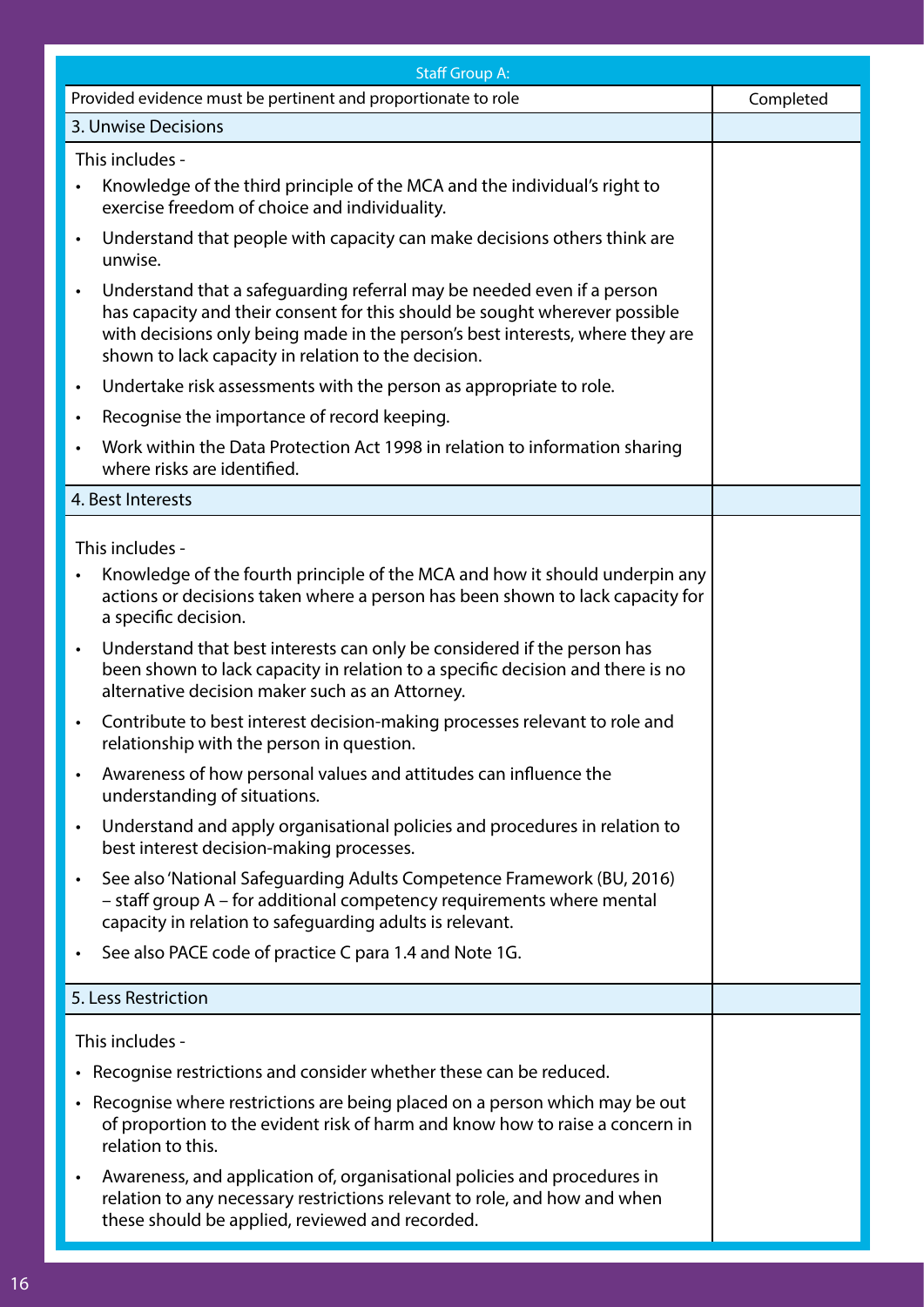#### Staff Group B – Provider Managers

Function: Responsible for the operational delivery of health, care or other services providing treatment, personal care or other social support packages.

Including, but not limited to: Care home managers, Home care coordinators and managers, CQC Registered managers in all provider settings, Ward Managers, Other residential or nursing provider service managers, Supported housing and extra care managers, Other housing, health and social care provider services managers.

| <b>Staff Group B:</b>                                                                                                                                                                                                                                                                                                                                                                                                                                                                                                                            |           |
|--------------------------------------------------------------------------------------------------------------------------------------------------------------------------------------------------------------------------------------------------------------------------------------------------------------------------------------------------------------------------------------------------------------------------------------------------------------------------------------------------------------------------------------------------|-----------|
| Provided evidence must be relevant and proportionate to role.<br>All of the elements set out in Staff Group A, plus -                                                                                                                                                                                                                                                                                                                                                                                                                            | Completed |
| 1. Presuming Capacity                                                                                                                                                                                                                                                                                                                                                                                                                                                                                                                            |           |
| This includes -                                                                                                                                                                                                                                                                                                                                                                                                                                                                                                                                  |           |
| Application of the principle in practice.<br>$\bullet$                                                                                                                                                                                                                                                                                                                                                                                                                                                                                           |           |
| Understand policies and procedures and recognise that capacity should only be<br>$\bullet$<br>assessed where a concern about capacity is identified.                                                                                                                                                                                                                                                                                                                                                                                             |           |
| A working knowledge of how and when capacity should be assessed.<br>$\bullet$                                                                                                                                                                                                                                                                                                                                                                                                                                                                    |           |
| 2. Helping the person to make their own decision                                                                                                                                                                                                                                                                                                                                                                                                                                                                                                 |           |
| This includes -                                                                                                                                                                                                                                                                                                                                                                                                                                                                                                                                  |           |
| Recognise the importance of communication skills and identify the tools and<br>training needed to support different styles and forms of communication.                                                                                                                                                                                                                                                                                                                                                                                           |           |
| 3. Unwise Decisions                                                                                                                                                                                                                                                                                                                                                                                                                                                                                                                              |           |
| This includes -                                                                                                                                                                                                                                                                                                                                                                                                                                                                                                                                  |           |
| Understand the meaning of 'adult at risk' as defined in relevant policy guidance,<br>e.g. Care Act 2014 definition and undertake / supervise / oversee the assessment<br>of risk in situations where a person's capacity is a concern, taking appropriate<br>steps to support and/or safeguard as appropriate.<br>Consideration of the most appropriate and proportionate response to<br>$\bullet$<br>restrictions on a person's rights and freedom of action.                                                                                   |           |
| 4. Best Interests                                                                                                                                                                                                                                                                                                                                                                                                                                                                                                                                |           |
| This includes -                                                                                                                                                                                                                                                                                                                                                                                                                                                                                                                                  |           |
| Knowledge of the section 4 best interests checklist and how it is located with<br>$\bullet$<br>current legislation and policy including, but not limited to: Human Rights Act<br>1998, Safeguarding Adults, Dignity in Care, Deprivation of Liberty Safeguards<br>2009, Care Act 2014, Making Safeguarding Personal as they apply to the MCA as<br>appropriate to role and context.                                                                                                                                                              |           |
| 5. Less Restriction                                                                                                                                                                                                                                                                                                                                                                                                                                                                                                                              |           |
| This includes -<br>Know how to identify a deprivation of liberty.<br>$\bullet$<br>Understand how to make a request for authorisation to the Local Authority.<br>$\bullet$<br>Understand when an urgent authorisation may be required and work within the<br>$\bullet$<br>organisational policies and procedures and the DoLS code of practice, making a<br>request or providing advice for others to make a request as appropriate to role<br>and context.<br>Recognise restrictive care and scrutinise whether it is necessary and<br>$\bullet$ |           |
| proportionate to the risk of harm, challenging restrictive practices where<br>appropriate.                                                                                                                                                                                                                                                                                                                                                                                                                                                       |           |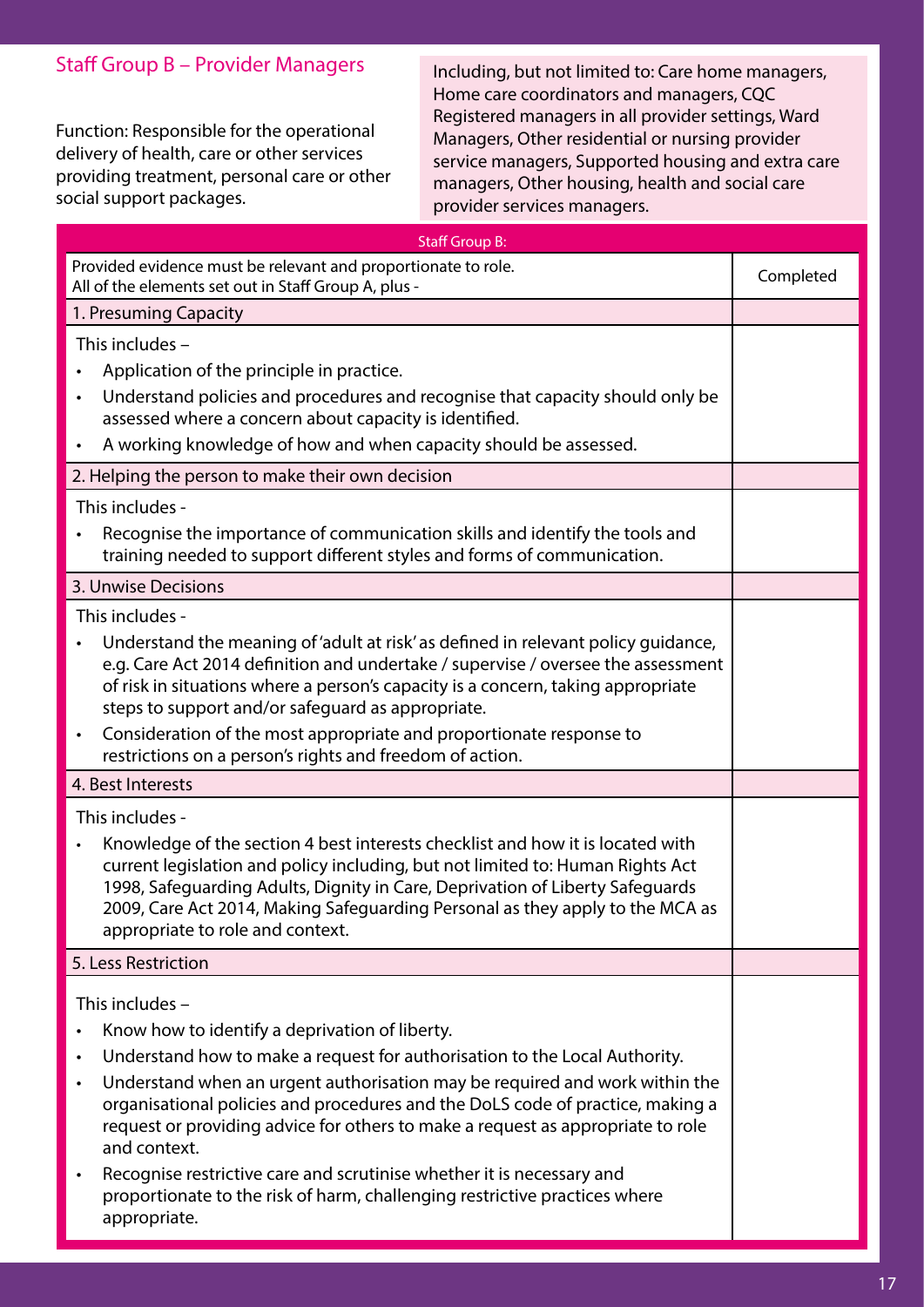#### Staff Group C – Professional Health & Social Care Staff

Function: Providing professional health or social care treatment or support to people who may have difficulties with mental capacity and ability to consent to assessment or intervention.

Including, but not limited to: Children & Family Social Workers, Adult Newly-Qualified Social Workers, Transitions social workers, Occupational Therapists, General & Physical Health Nurses, General & Physical Health Medical Staff, GPs, Surgical Staff, Dieticians, Physiotherapists, Pharmacists, Radiologists, Dentists and dental nurses, Phlebotomists, Other Allied Health Professionals, Team managers and Senior Practitioners across Health and Social Care.

|           | <b>Staff Group C:</b>                                                                                                                                                                                                                                                                                                                                                                                                                                                                                                                                                                                           |           |
|-----------|-----------------------------------------------------------------------------------------------------------------------------------------------------------------------------------------------------------------------------------------------------------------------------------------------------------------------------------------------------------------------------------------------------------------------------------------------------------------------------------------------------------------------------------------------------------------------------------------------------------------|-----------|
|           | Provided evidence must be relevant and proportionate to role.<br>For Adult Social Workers only: KSS (5) - Mental Capacity<br>All of the elements set out in Staff Group A & B, plus -                                                                                                                                                                                                                                                                                                                                                                                                                           | Completed |
|           | 1. Presuming Capacity                                                                                                                                                                                                                                                                                                                                                                                                                                                                                                                                                                                           |           |
| $\bullet$ | This includes -<br>A thorough knowledge and understanding of the Mental Capacity Act (MCA)<br>and Code of Practice and be able to apply these in practice. They should<br>always begin from the presumption that individuals have capacity to make the<br>decision in question (KSS 5).<br>Understand how to make a capacity assessment, the decision and time-<br>specific nature of capacity and hence the need to reassess capacity<br>appropriately. They should know when and how to refer on (KSS 5).                                                                                                     |           |
|           |                                                                                                                                                                                                                                                                                                                                                                                                                                                                                                                                                                                                                 |           |
|           | 2. Helping the person to make their own decision                                                                                                                                                                                                                                                                                                                                                                                                                                                                                                                                                                |           |
| $\bullet$ | This includes -<br>Recognise where general or independent mental capacity advocates (IMCA)<br>may be appropriate and beneficial to support a person to make a decision.<br>Use a range of communication methods to help people make their own<br>decisions wherever possible.                                                                                                                                                                                                                                                                                                                                   |           |
| $\bullet$ | Seek specialist communication support where necessary.                                                                                                                                                                                                                                                                                                                                                                                                                                                                                                                                                          |           |
| $\bullet$ | Understand how principle 2 links to the personalisation and Care Act 2014<br>responsibilities for supported decision making and co-productive approaches.                                                                                                                                                                                                                                                                                                                                                                                                                                                       |           |
|           | Understand their responsibilities for people who are assessed as lacking<br>capacity at a particular time and must ensure that they are supported to be<br>involved in decisions about themselves and their care as far as is possible.<br>Where they are unable to be involved in the decision-making process,<br>decisions should be taken in their best interests following consultation with all<br>appropriate parties, including families and carers. Social workers must seek to<br>ensure that an individual's care plan is the least restrictive possible to achieve<br>the intended outcomes (KSS 5). |           |
| $\bullet$ | Understand the likely impact of coercion on someone's mental capacity<br>(regardless of whether they have an impairment of their mind or brain).                                                                                                                                                                                                                                                                                                                                                                                                                                                                |           |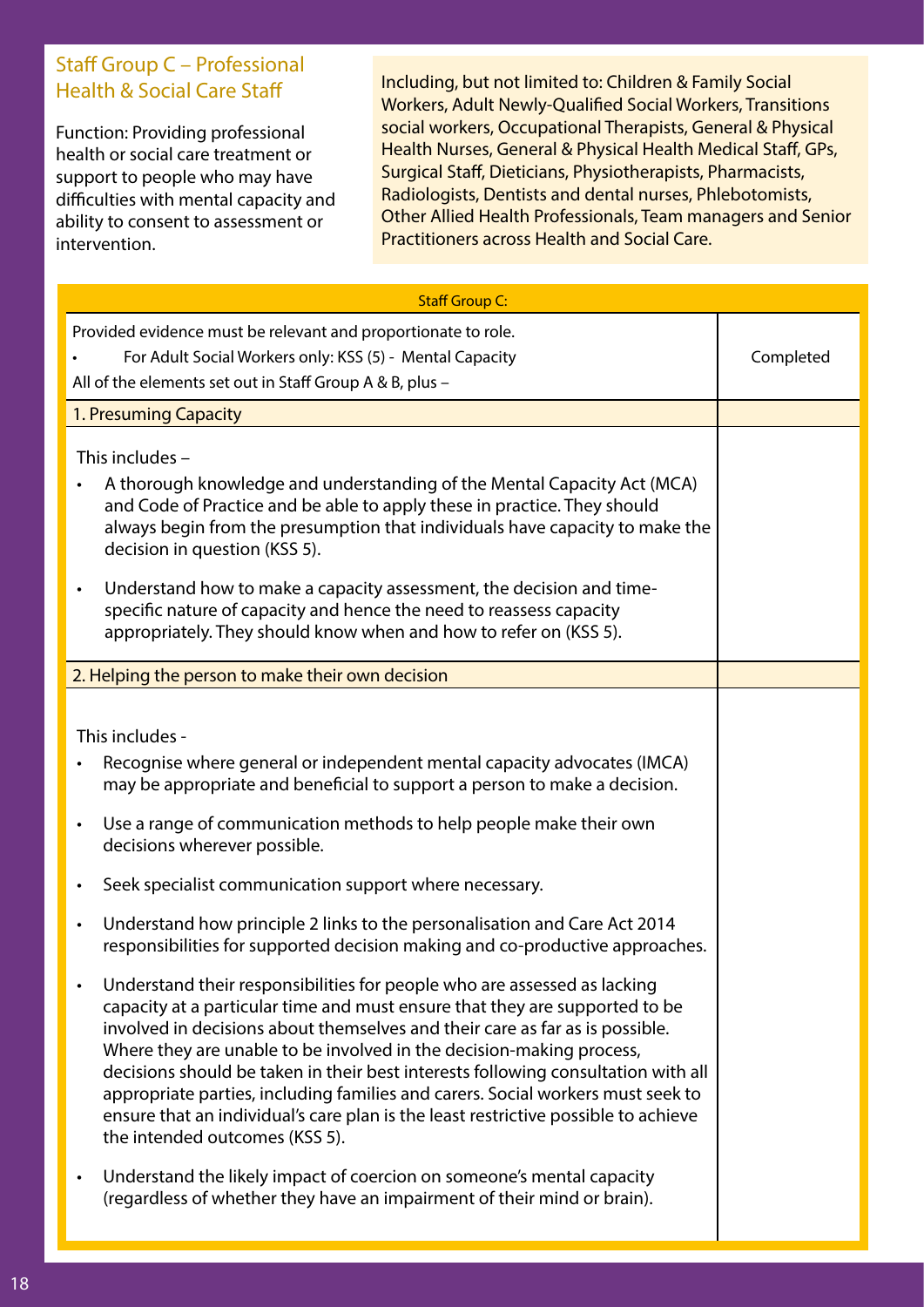| <b>Staff Group C:</b>                                                                                                                                                                                                                                                                                                                                                                                                                                                                                                                                                                                                                                                                                                |           |
|----------------------------------------------------------------------------------------------------------------------------------------------------------------------------------------------------------------------------------------------------------------------------------------------------------------------------------------------------------------------------------------------------------------------------------------------------------------------------------------------------------------------------------------------------------------------------------------------------------------------------------------------------------------------------------------------------------------------|-----------|
| Provided evidence must be pertinent and proportionate to role                                                                                                                                                                                                                                                                                                                                                                                                                                                                                                                                                                                                                                                        | Completed |
| <b>3. Unwise Decisions</b>                                                                                                                                                                                                                                                                                                                                                                                                                                                                                                                                                                                                                                                                                           |           |
| This includes -<br>Knowledge of the Human Rights Act 1998.<br>Where there is no concern over capacity, social workers should take all<br>$\bullet$<br>practicable steps to empower people to make their own decisions, recognising<br>that people are experts in their own lives and working alongside them to<br>identify person-centred solutions to risk and harm, recognising the individual's<br>right to make "unwise" decisions (KSS 5).                                                                                                                                                                                                                                                                      |           |
| 4. Best Interests                                                                                                                                                                                                                                                                                                                                                                                                                                                                                                                                                                                                                                                                                                    |           |
| This includes -<br>Knowledge of the Care Act 2014 and the Well-being principle and their<br>$\bullet$<br>application in situations where mental capacity and best interests are in<br>question.                                                                                                                                                                                                                                                                                                                                                                                                                                                                                                                      |           |
| 5. Less Restriction                                                                                                                                                                                                                                                                                                                                                                                                                                                                                                                                                                                                                                                                                                  |           |
| This includes -<br>Recognise restrictions being placed on an individual and assess whether these<br>$\bullet$<br>are proportionate to the person's needs and risks of harm.<br>Attend and contribute to investigations/meetings/information sharing.<br>$\bullet$<br>Understand that the MCA exists to empower those who lack capacity as much<br>$\bullet$<br>as it exists to protect them. Social workers must model and lead a change of<br>approach, away from that where the default setting is "safety first", towards a<br>person-centred culture where individual choice is encouraged and where the<br>right of all individuals to express their own lifestyle choices is recognised and<br>valued (KSS 5). |           |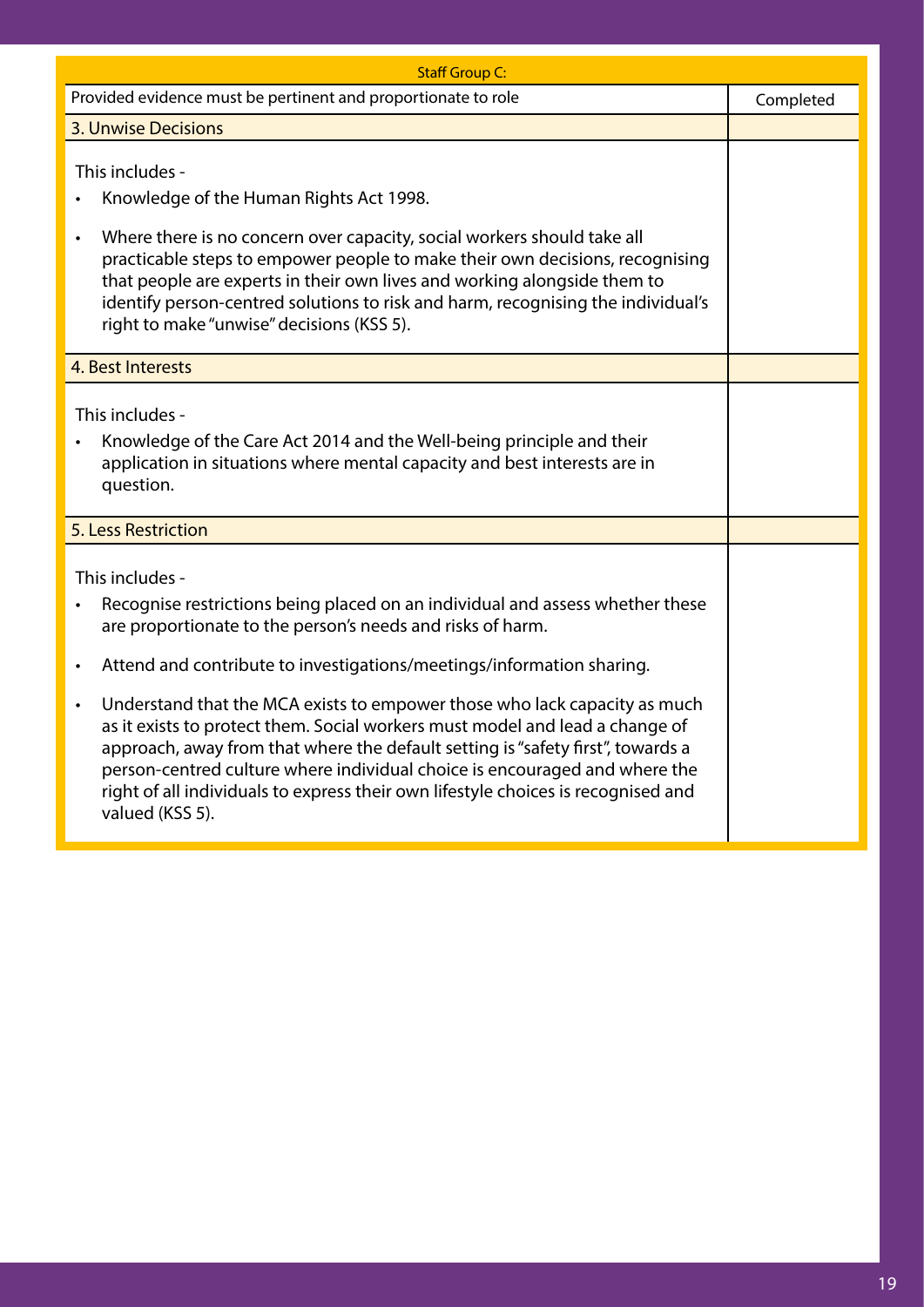#### Staff Group D – Professional Health & Social Care Staff (Qualified Specialist)

Function: Providing care, treatment, assessment or other intervention – medical, psychological and social, or responsible for commissioning such services.

Including, but not limited to: Dementia Nurses, Learning Disability Nurses, Mental Health Nurses, AMHPs, Adult Social Workers (inc MHSW, LDSW), Forensic SW, Psychologists / Other therapists, Psychiatrists (inc s12 Drs).

| <b>Staff Group D:</b>                                                                                                                                                                                                                                                                                                                                                                                                                                                                                                                                                                                                                                                                                                        |           |  |
|------------------------------------------------------------------------------------------------------------------------------------------------------------------------------------------------------------------------------------------------------------------------------------------------------------------------------------------------------------------------------------------------------------------------------------------------------------------------------------------------------------------------------------------------------------------------------------------------------------------------------------------------------------------------------------------------------------------------------|-----------|--|
| Provided evidence must be pertinent and proportionate to role                                                                                                                                                                                                                                                                                                                                                                                                                                                                                                                                                                                                                                                                | Completed |  |
| 1. Presuming Capacity                                                                                                                                                                                                                                                                                                                                                                                                                                                                                                                                                                                                                                                                                                        |           |  |
| This includes -<br>A detailed knowledge and understanding, including practice experience, of the<br>first principle.                                                                                                                                                                                                                                                                                                                                                                                                                                                                                                                                                                                                         |           |  |
| A working knowledge of the capacity assessment process.<br>$\bullet$<br>Undertake complex capacity assessments and report findings to multi-<br>$\bullet$<br>disciplinary teams, commissioners or managers.                                                                                                                                                                                                                                                                                                                                                                                                                                                                                                                  |           |  |
| 2. Helping the person to make their own decision                                                                                                                                                                                                                                                                                                                                                                                                                                                                                                                                                                                                                                                                             |           |  |
| This includes -<br>Identify salient information, appropriate assessor, and advice colleagues in staff<br>$\bullet$<br>groups A-C, as appropriate to role and function, on MCA practice and supported<br>decision making.<br>Support people to plan for when they may lack capacity in the future, including<br>$\bullet$<br>knowledge of advance decisions, lasting powers of attorney and excluded<br>decisions.<br>Use highly developed communication and rapport-building skills to help<br>$\bullet$<br>individuals make (or participate in) decisions for themselves.<br>Recognise, assess and, where appropriate, intervene in situations where coercion<br>$\bullet$<br>is impacting on a person's ability to decide. |           |  |
| 3. Unwise Decisions                                                                                                                                                                                                                                                                                                                                                                                                                                                                                                                                                                                                                                                                                                          |           |  |
| This includes -<br>A thorough understanding of positive risk and strengths-based approaches as a<br>$\bullet$<br>means of risk management in cases where individuals with capacity choose to<br>make unwise decisions.<br>Identify harm and risk of harm, and make appropriate referrals / seek support<br>$\bullet$<br>in order to safeguard adults or children, being aware of issues such as mental<br>capacity and vulnerability (Forensic PCF, Domain 4).                                                                                                                                                                                                                                                               |           |  |
| 4. Best Interests                                                                                                                                                                                                                                                                                                                                                                                                                                                                                                                                                                                                                                                                                                            |           |  |
| This includes -<br>Chair best interests meetings where appropriate to role and context where it is<br>deemed an independent chair or lead practitioner would be appropriate.                                                                                                                                                                                                                                                                                                                                                                                                                                                                                                                                                 |           |  |
| 5. Less Restriction                                                                                                                                                                                                                                                                                                                                                                                                                                                                                                                                                                                                                                                                                                          |           |  |
| This includes -<br>Recognise where care is restrictive and apply the principles of less and least<br>$\bullet$<br>restriction to assessments and treatment and care decisions.<br>Review and challenge restrictive practices in care provision and assess<br>$\bullet$<br>restrictions in terms of proportionality to the risk of harm.                                                                                                                                                                                                                                                                                                                                                                                      |           |  |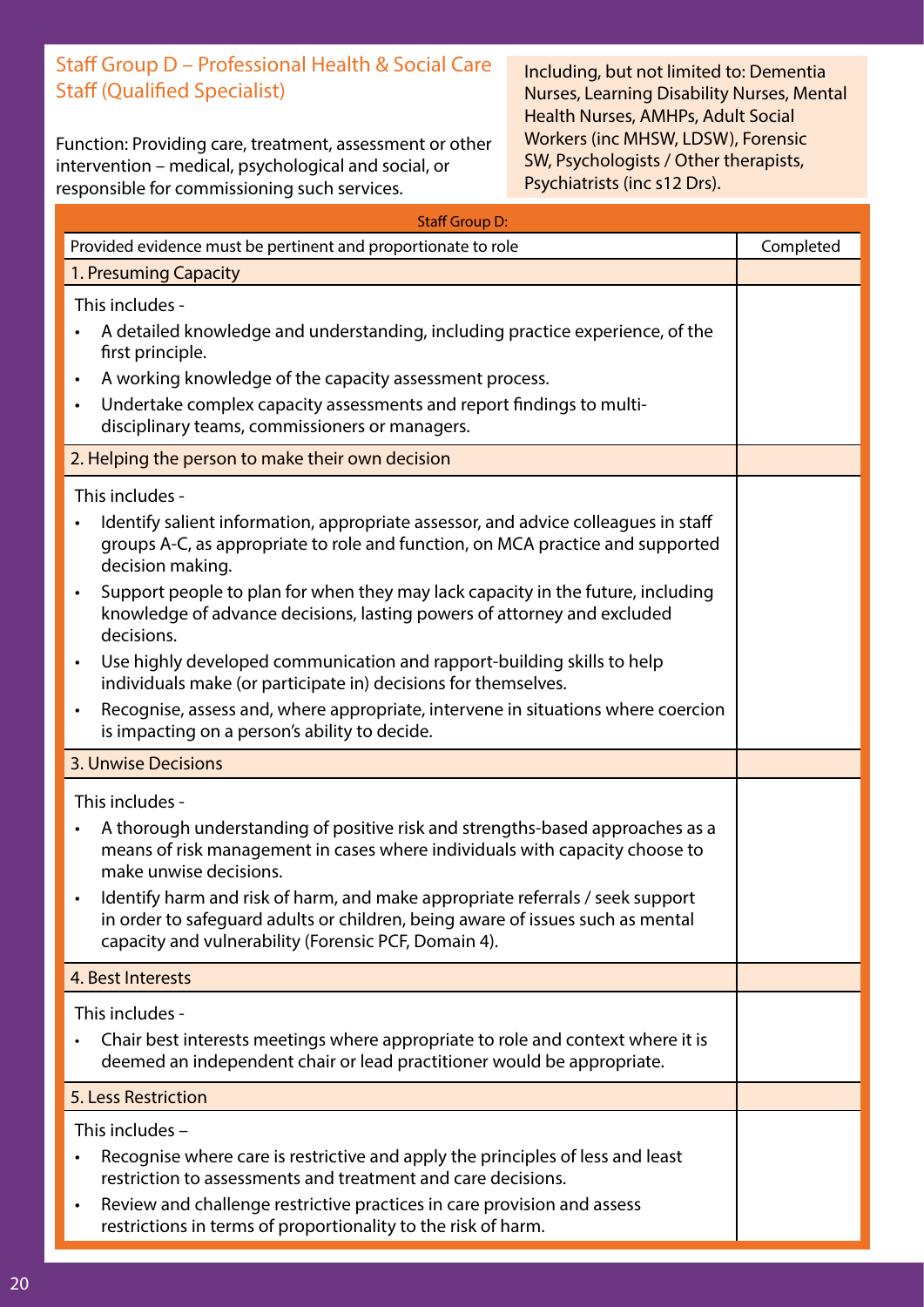#### Staff Group E – Organisational MCA/DoLS Leads

Function: to provide leadership, management and/or appropriate governance within organisations and ensure organisational policies and procedures are legally compliant and promote best MCA practice.

Including, but not limited to: LA DoLS Authorisers, MCA / DoLS leads in LA and NHS organisations, Board and Senior Management MCA / DoLS portfolio holders.

| <b>Staff Group E:</b>                                                                                                                                                                                                                                                                                                                                                                                                                                                                                                                                                                                                                                                                                                                                                                                                                                                                                                                                                                                 |           |
|-------------------------------------------------------------------------------------------------------------------------------------------------------------------------------------------------------------------------------------------------------------------------------------------------------------------------------------------------------------------------------------------------------------------------------------------------------------------------------------------------------------------------------------------------------------------------------------------------------------------------------------------------------------------------------------------------------------------------------------------------------------------------------------------------------------------------------------------------------------------------------------------------------------------------------------------------------------------------------------------------------|-----------|
| Provided evidence must be pertinent and proportionate to role                                                                                                                                                                                                                                                                                                                                                                                                                                                                                                                                                                                                                                                                                                                                                                                                                                                                                                                                         | Completed |
| 1. Presuming Capacity                                                                                                                                                                                                                                                                                                                                                                                                                                                                                                                                                                                                                                                                                                                                                                                                                                                                                                                                                                                 |           |
| This includes -<br>Promote the principle of presumption of capacity within the team and/or<br>organisation as appropriate to role.<br>Scrutinise capacity assessments to ensure robustness of process and evidence as<br>$\bullet$<br>impacted by relevant case law and policy updates.<br>Ensure organisational policy and practice applies principle 1 within and across the<br>organisation and where relevant multi-agency partners and partnerships.                                                                                                                                                                                                                                                                                                                                                                                                                                                                                                                                             |           |
| 2. Helping the person to make their own decision                                                                                                                                                                                                                                                                                                                                                                                                                                                                                                                                                                                                                                                                                                                                                                                                                                                                                                                                                      |           |
| This includes -<br>Provide leadership in relation to the promotion of supported decision-making,<br>co-production and participation in care, treatment, and where appropriate to role<br>and context, organisational and strategic development.<br>Support and develop information and communication skills within the workforce,<br>$\bullet$<br>providing leadership in relation to engagement and relationship building with<br>individuals and families as a means of maximising and supporting a person's<br>ability to make / take part in decisions about them.                                                                                                                                                                                                                                                                                                                                                                                                                                |           |
| 3. Unwise Decisions                                                                                                                                                                                                                                                                                                                                                                                                                                                                                                                                                                                                                                                                                                                                                                                                                                                                                                                                                                                   |           |
| This includes -<br>Promote a culture of positive risk and risk management within the organisation<br>$\bullet$<br>and/or team, ensuring policy, procedures and practices support staff to take a<br>rights-based approach to decisions and interventions.                                                                                                                                                                                                                                                                                                                                                                                                                                                                                                                                                                                                                                                                                                                                             |           |
| 4. Best Interests                                                                                                                                                                                                                                                                                                                                                                                                                                                                                                                                                                                                                                                                                                                                                                                                                                                                                                                                                                                     |           |
| This includes -<br>Chair and lead appropriate meetings and support the multi-disciplinary team in<br>$\bullet$<br>relation to issues ofmental capacity (Forensic PCF, Domain 4).<br>Scrutinise best interests' assessments within DoLS and/or Care Act assessments<br>and apply best practice to decision making as set out in the MCA code and Care<br>Act Statutory Guidance.<br>Promote awareness of best interests and the factors that need to be considered,<br>$\bullet$<br>including consultation and recording, and ensure organisational policies and<br>procedures are aligned to the requirements of the MCA to guide staff to work<br>within the appropriate legislative framework.<br>Identify and act in situations where a court of protection referral is needed to<br>$\bullet$<br>provide additional safeguards or to scrutinise and mediate complex decisions.<br>Recognise the role of the OPG and support frontline staff to access the service as<br>$\bullet$<br>appropriate. |           |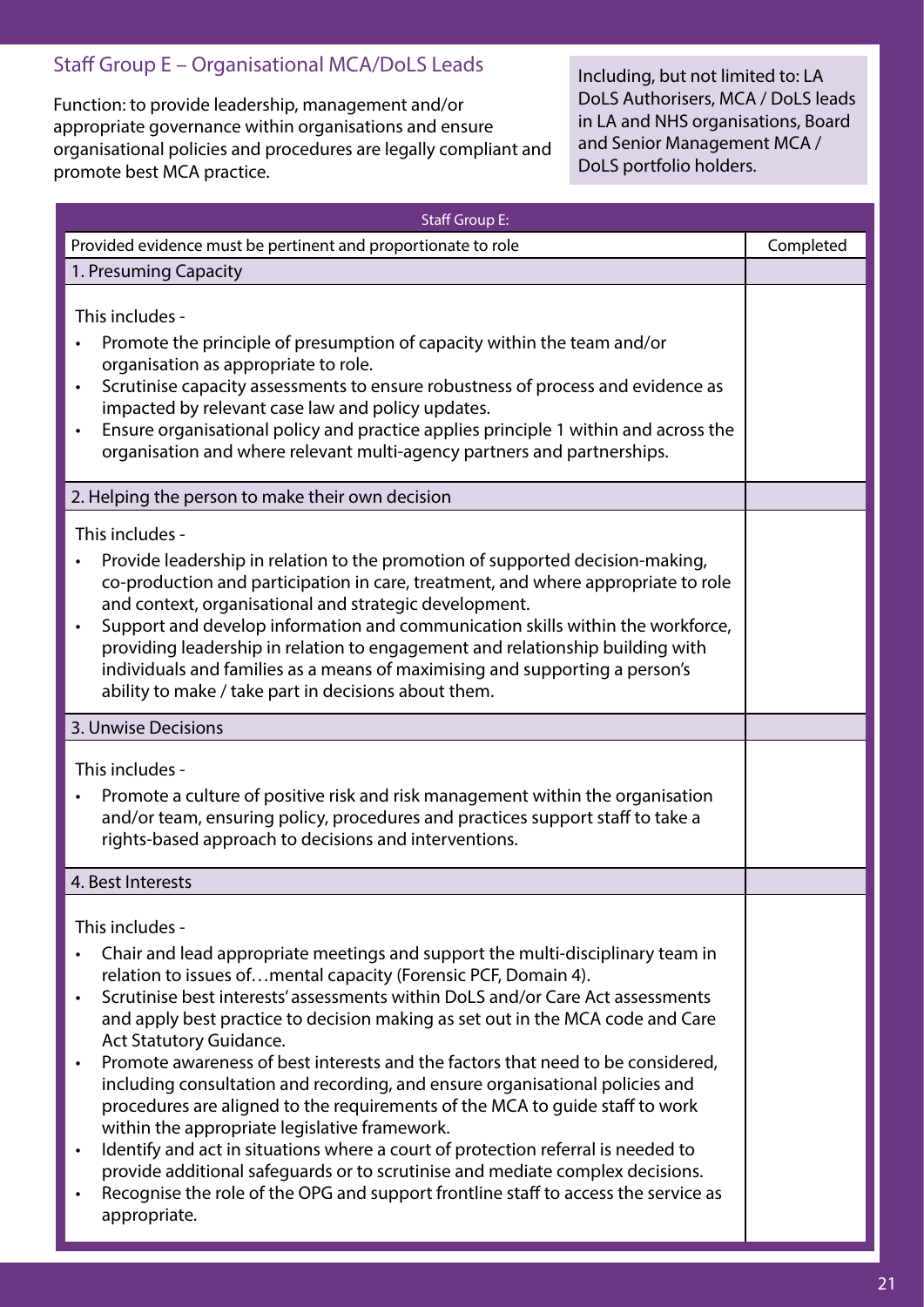| <b>Staff Group E:</b>                                                                                                                                                                                                                                                                                                                                                                                                                                                                                                                                                      |           |
|----------------------------------------------------------------------------------------------------------------------------------------------------------------------------------------------------------------------------------------------------------------------------------------------------------------------------------------------------------------------------------------------------------------------------------------------------------------------------------------------------------------------------------------------------------------------------|-----------|
| Provided evidence must be pertinent and proportionate to role                                                                                                                                                                                                                                                                                                                                                                                                                                                                                                              | Completed |
| 5. Less Restriction                                                                                                                                                                                                                                                                                                                                                                                                                                                                                                                                                        |           |
| This includes -<br>Remain aware and up to date with processes, procedures and case law impacting<br>$\bullet$<br>on the MCA and DoLS practice and cascade these to staff groups as appropriate to<br>role and context.<br>Review and challenge restrictions placed on individuals and scrutinise<br>$\bullet$<br>proportionality of restrictions and potential deprivations of liberty.<br>Liaise with and instruct solicitors, as appropriate to role, where an individual's<br>$\bullet$<br>rights are being infringed and court of protection intervention is required. |           |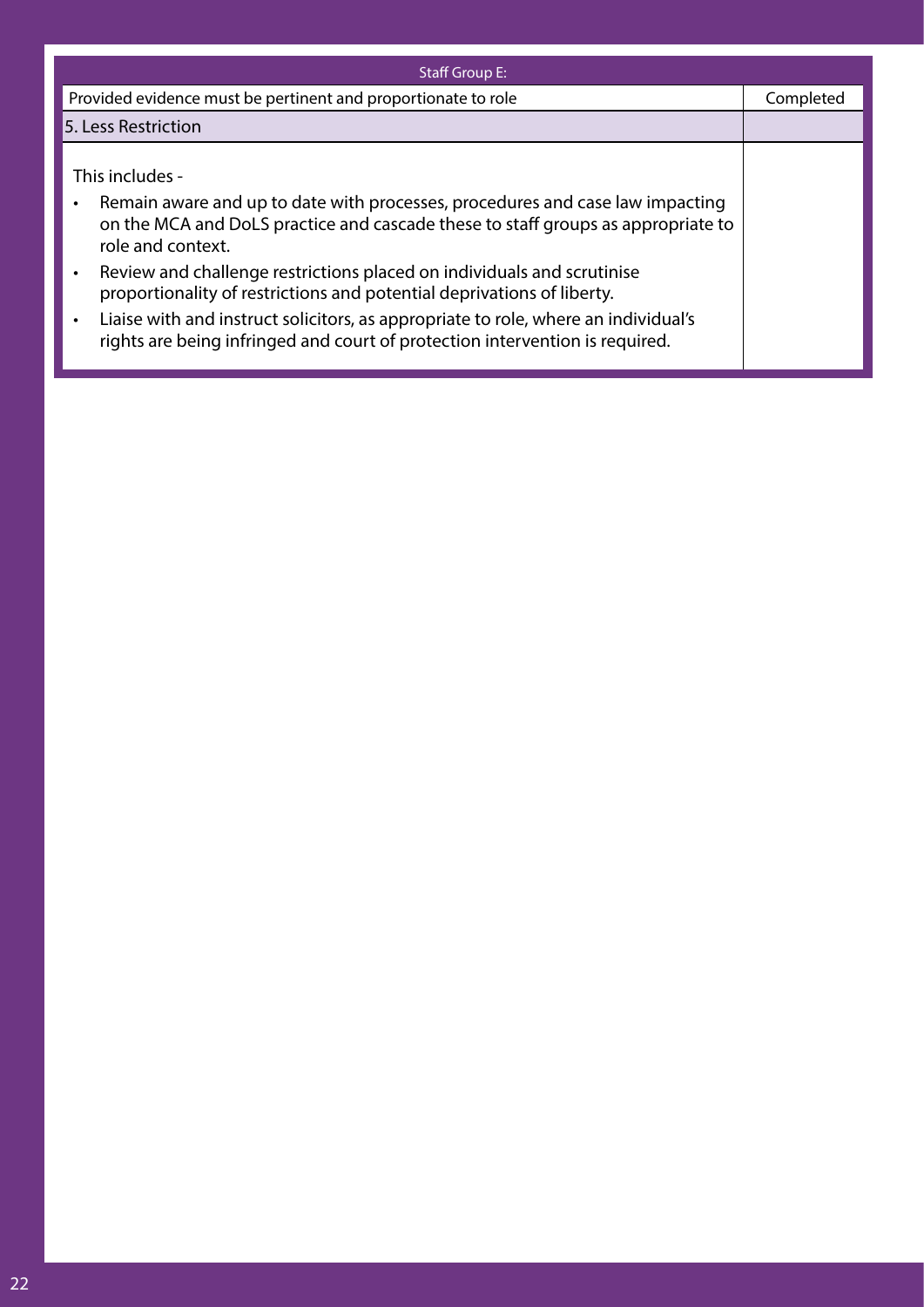#### Best Interest Assessors

Function: Best Interests Assessors undertaking assessments within the Local Authority Deprivation of Liberty Safeguards (DoLS) procedures.

Includes: Social Workers, Nurses, OTs, Psychologists who have completed an accredited BIA qualification programme and maintain their professional registration and CPD.

See BIA Capabilities for full capability statements and detailed capability requirements which BIA's are required to evidence both at qualification and on an ongoing basis - http://socialworkresources.org.uk/ download/bia-capabilities/

| <b>Best Interest Assessors:</b>                                                                                                                                                                              |           |
|--------------------------------------------------------------------------------------------------------------------------------------------------------------------------------------------------------------|-----------|
| Provided evidence must be relevant and proportionate to role.<br>All of the elements set out in Staff Group A, B, C & D plus -                                                                               | Completed |
| 1. Presuming Capacity                                                                                                                                                                                        |           |
| This includes -<br>Key Capability 1: The ability to apply in practice, and maintain knowledge of,<br>$\bullet$<br>relevant legal and policy frameworks.                                                      |           |
| Key Capability 2: The ability to work in a manner congruent with the presumption<br>$\bullet$<br>of capacity.                                                                                                |           |
| 2. Helping the person to make their own decision                                                                                                                                                             |           |
| This includes -<br>Key Capability 3: The ability to take all practical steps to help someone to make a<br>п<br>decision.                                                                                     |           |
| 3. Unwise Decisions                                                                                                                                                                                          |           |
| This includes -<br>Key Capability 6: The ability to effectively assess risk, in complex situations, and<br>п<br>use analysis to make proportionate decisions.                                                |           |
| 4. Best Interests                                                                                                                                                                                            |           |
| This includes -<br>Key Capability 5: The ability to make informed, independent best interests<br>$\blacksquare$<br>decisions within the context of a Deprivation of Liberty Safeguards (DoLS)<br>assessment. |           |
| 5. Less Restriction                                                                                                                                                                                          |           |
| This includes -<br>Key Capability 4: The ability to balance a person's right to autonomy and self-<br>П<br>determination with their right to safety, and respond proportionately.                            |           |

Evidence for this staff group should include appropriate qualification documents, ongoing CPD and continuing professional registration as per regulations governing the BIA role -

- The Mental Capacity (Deprivation of Liberty: Standard Authorisations, Assessments and Ordinary Residence) Regulations 2008 (in England)
- The Mental Capacity (Deprivation of Liberty: Assessments, Standard Authorisations & Disputes about Residence) (Wales) Regulations 2009 (in Wales)
- The Mental Capacity (Deprivation of Liberty: Appointment of Relevant Person's Representative) Regulations 2008.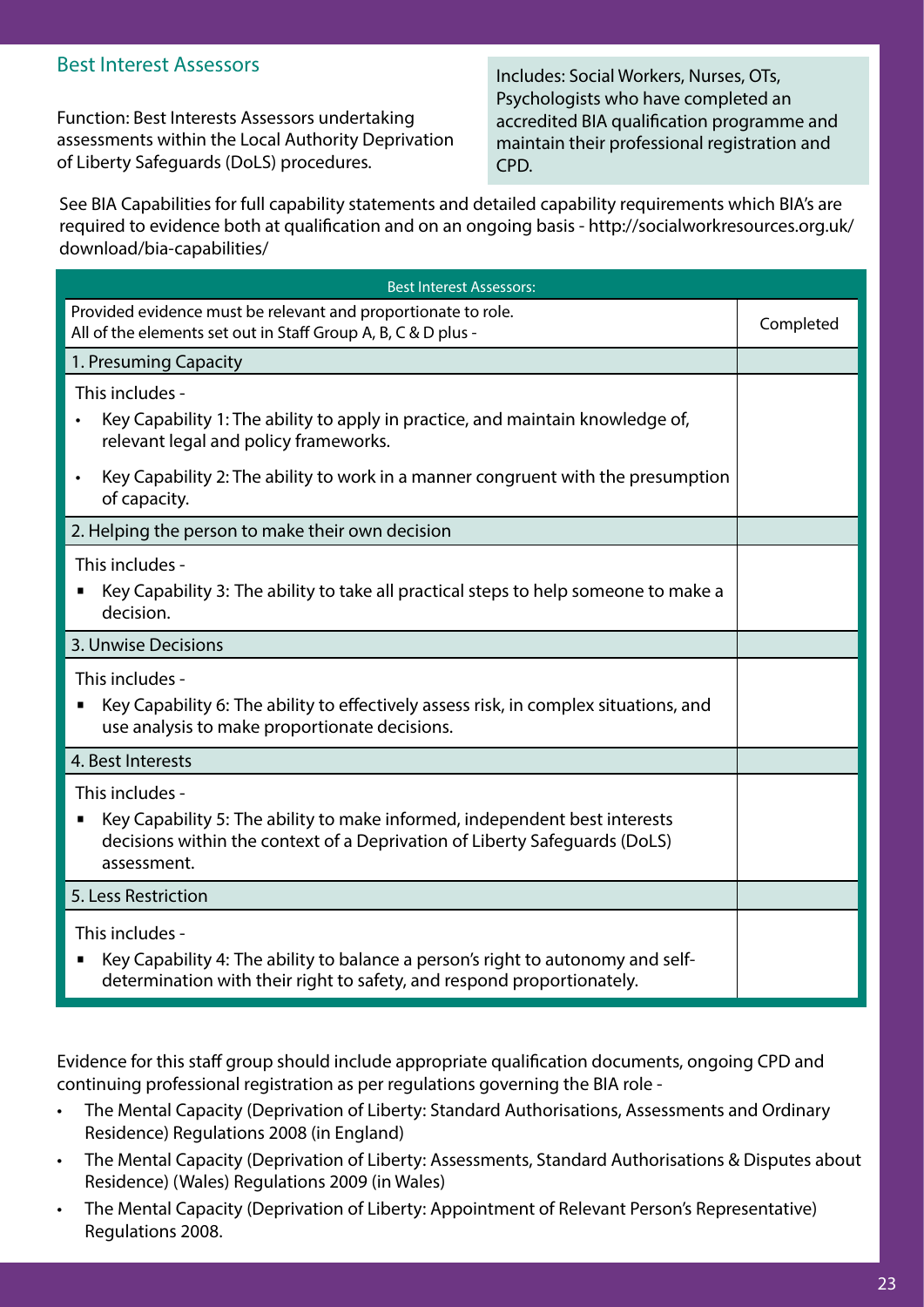# References

Department of Constitutional Affairs (DCA) (2007) The Mental Capacity Act 2005 Code of Practice. Available from https://www.gov.uk/government/publications/mental-capacity-act-code-of-practice

DH (updated 2016) Care Act 2014: Care and Support Statutory Guidance. TSO: London. Available at - https:// www.gov.uk/government/publications/care-act-statutory-guidance/care-and-support-statutory-guidance

Graham, M & Cowley, J. 2015. A Practical guide to Mental Capacity Act 2005: Putting the Principles of the Act into Practice. London: Jessica Kingsley

House of Lords Select Committee on the Mental Capacity Act 2005 (2014) Mental Capacity Act 2005: Post-Legislative Scrutiny. Report of session 2013-14. London: The Stationery Office Ltd. (Accessed 10/12/14) Available at: http://www.publications.parliament.uk/pa/ld201314/ldselect/ldmentalcap/139/139.pdf

Law Society, The. 2015. Deprivation of liberty: a practical guide. Available at: www.lawsociety.org.uk/supportservices/advice/articles/deprivation-of-liberty

Ministry of Justice (2008) Mental Capacity Act 2005: Deprivation of liberty safeguards – code of practice to supplement the main MCA 2005 Code of practice. Available from -http://webarchive. nationalarchives.gov.uk/20130107105354/http:/www.dh.gov.uk/en/Publicationsandstatistics/Publications/ PublicationsPolicyAndGuidance/DH\_085476

TCSW (2012) Best Interest Assessor Capabilities. Available from - http://socialworkresources.org.uk/download/ bia-capabilities/

# Resources

There are many resources available both online and in books that may be useful resources to support competence and capability in practice.

Some of those we have found helpful include –

National Mental Capacity Forum - http://www.scie.org.uk/mca-directory/forum/

Mental Capacity Directory - http://www.scie.org.uk/mca-directory/

Research in Practice for Adults (RiPfA) - http://coercivecontrol.ripfa.org.uk/

SCIE Mental Capacity Act: e-Learning course - http://www.scie.org.uk/mca/e-learning/

Mental Capacity Resources website – http://www.mentalcapacityresources.co.uk

Office of the Public Guardian - https://www.gov.uk/government/organisations/office-of-the-public-guardian

LGA Mental Capacity Act resource page - http://www.local.gov.uk/adult-social-care/-/journal\_ content/56/10180/7395321/ARTICLE

LGA ADASS Promoting less restrictive practice: Reducing restrictions tool - http://www.local.gov.uk/ documents/10180/11779/adult+social+care+-+mental+capacity+act+-+Promoting+less+restrictive+practi ce/ccd52731-29d9-48f9-aa9a-512593ed8c95

> Written by Professor Keith Brown, Daisy Bogg and Michael Lyne, February 2017 The National Centre for Post-Qualifying Social Work and Professional Practice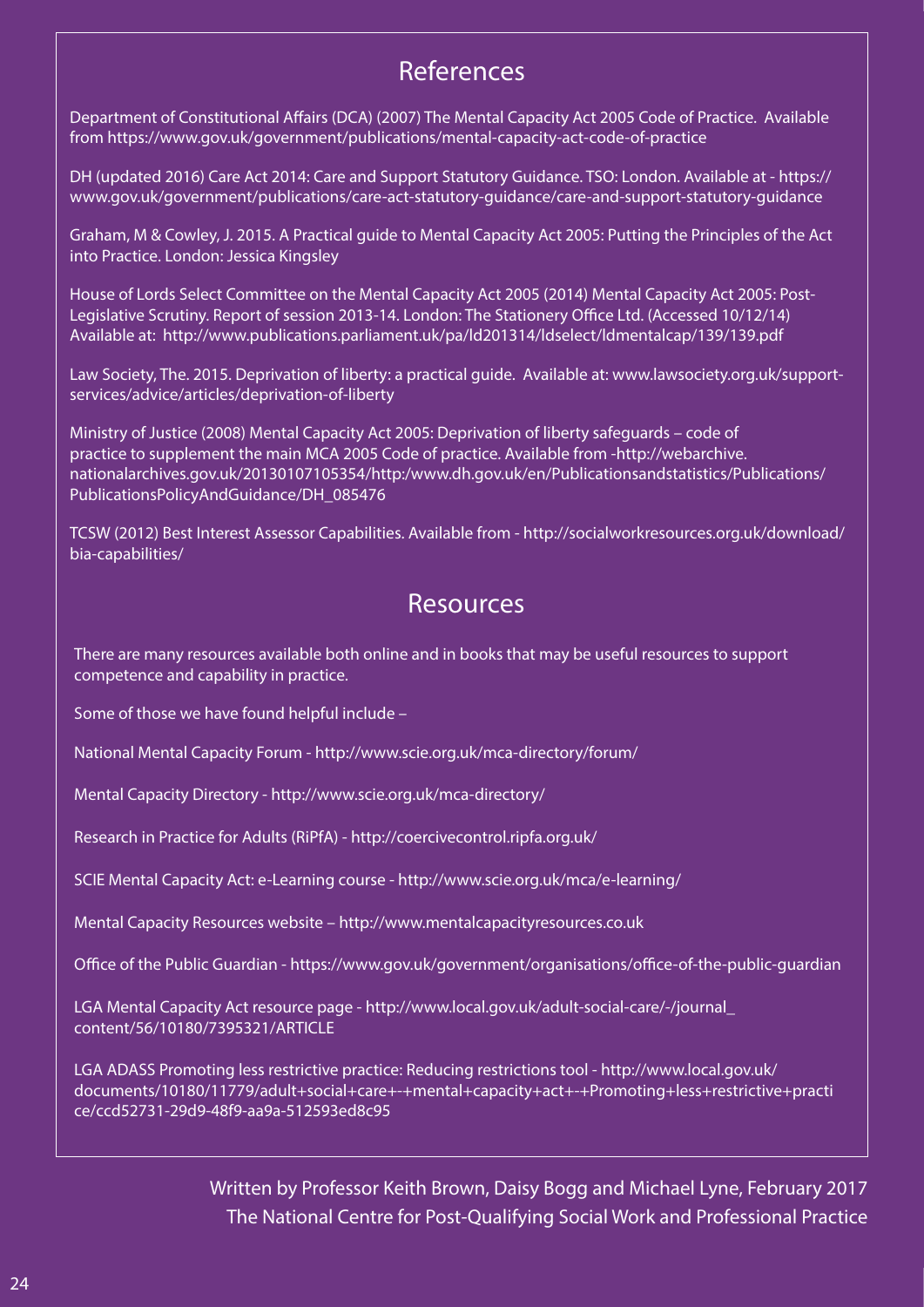# Other Relevant Publications



#### Mental Capacity Act 2005 Workbook for Practitioners

This flip reverse workbook on the Mental Capacity Act 2005 and the Deprivation of Liberty Safeguards has been designed and developed by the National Centre for Post-Qualifying Social Work at Bournemouth University in partnership with Learn to Care, the professional association of workforce development managers in local authorities.

This is an accessible and informative workbook, packed full of case studies, activities and advice about the Mental Capacity Act 2005. We hope it will support practitioners to improve their professional practice and develop their knowledge and skills within key legislative and ethical frameworks.

#### Safeguarding Adults at Risk Resources

These workbooks provide the information and training needed to establish the minimum standard of competence required of those who work with adults.



The National Competency Framework for Safeguarding Adults and these workbooks, used together, enables employers and employees to establish consistency in approach to Safeguarding Adults.

These workbooks will enable employees to demonstrate competence in their practice in a way that is in line with their occupational role and responsibilities.

#### Next of Kin: Understanding decision making authorities

The term 'Next of Kin' is often used in Health and Social Care as a euphemistic shorthand for 'Who is the person we communicate with about you and who do we contact when you are dead?'

This helpful leaflet clarifies how people can plan ways, with those they love, to ensure their wishes

are taken into account if, through illness, they cannot take decisions for themselves. I cannot stress enough how important it is to plan ahead and let our wishes be known, in the event we cannot express them.

#### Financial Scamming: Defining Terms



Financial Scamming is a growing problem that is now being recognised as a crime. The negative impact it has on individuals and society as a whole is gradually becoming clear as further research probes into the consequences and damage caused by financial scamming.

We have been working with key national organisations in the UK to develop a better understanding of this issue, seeking ways and solutions to reduce the risk of financial scamming.